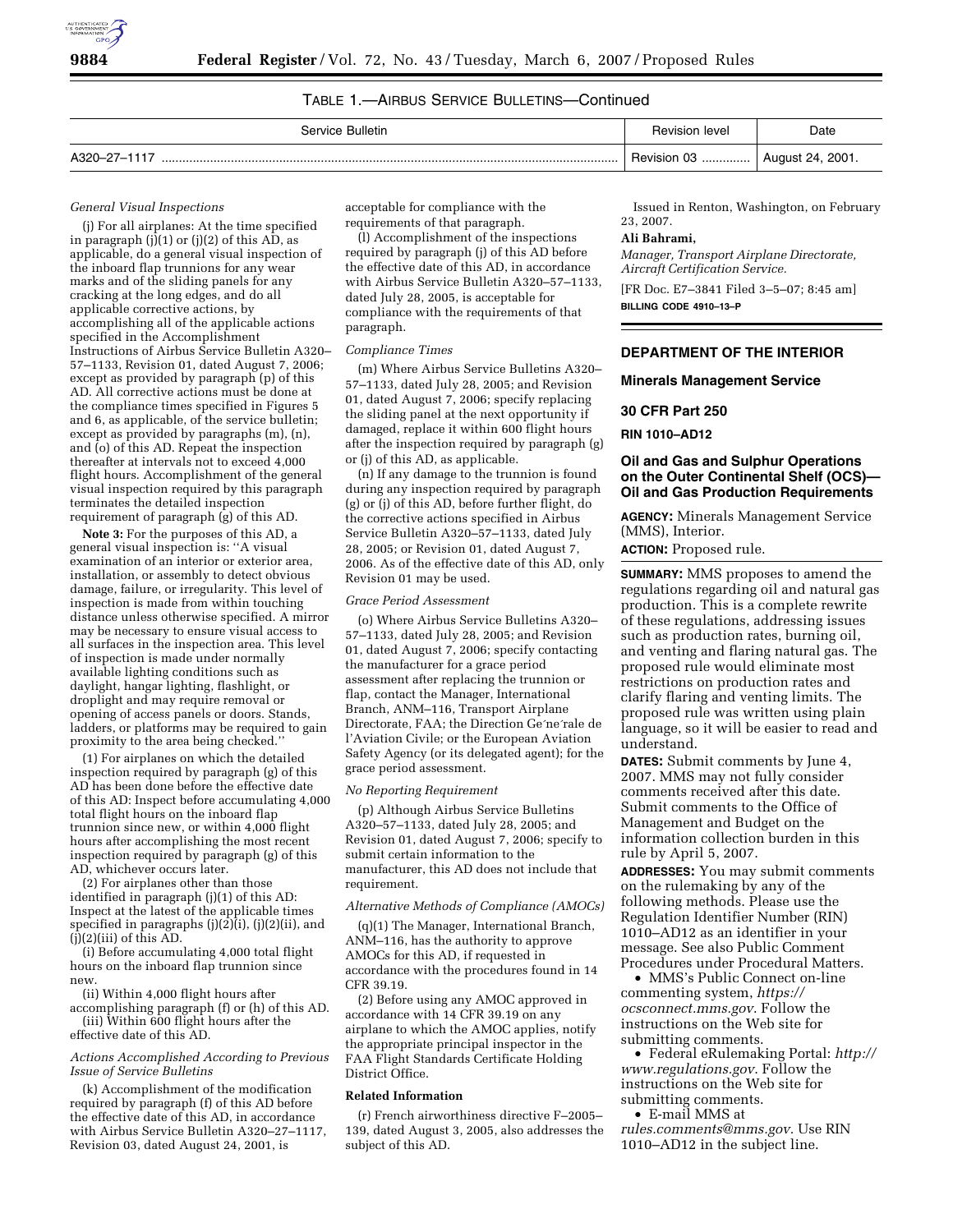• Fax: 703–787–1546. Identify with the RIN, 1010–AD12.

• Mail or hand-carry comments to the Department of the Interior; Minerals Management Service; Attention: Rules Processing Team (RPT); 381 Elden Street, MS–4024; Herndon, Virginia 20170–4817. Please reference ''Oil and Gas Production Requirements, 1010– AD12'' in your comments and include your name and return address.

• Send comments on the information collection in this rule to: Interior Desk Officer 1010–AD12, Office of Management and Budget; 202/395–6566 (facsimile); e-mail:

*oira*\_*docket@omb.eop.gov.* 

# **FOR FURTHER INFORMATION CONTACT:**

Amy C. White, Regulations and Standards Branch, 703–787–1665. **SUPPLEMENTARY INFORMATION:** This rule proposes to revise subpart K, Oil and Gas Production Rates, of 30 CFR 250. The new version of subpart K would represent a major change in the structure and readability of the regulation with some changes in the requirements. This revision would eliminate some requirements that are no longer necessary in today's industry and clarify other requirements. Some of these revisions are based on a Government Accountability Office (GAO) report on natural gas flaring and venting.

## **GAO Report**

In July 2004, the GAO issued a report on world-wide emissions from vented and flared natural gas titled, ''Natural Gas Flaring and Venting—Opportunities to Improve Data and Reduce Emissions'' (GAO–04–809). This report is available on the GAO Web site at: *http:// www.gao.gov/new.items/d04809.pdf.*  This report reviewed the flaring and venting data available, the extent of flaring and venting, their contributions to greenhouse gas emissions, and opportunities for the federal government to reduce flaring and venting. The report found that:

• The amount of gas emitted through flaring and venting worldwide is small compared with global natural gas production and represents a small portion of greenhouse gas emissions.

• Worldwide flaring and venting is estimated to contribute, respectively, about 4 percent of the total methane and about 1 percent of the total carbon

dioxide emissions caused by human activity.

• EIA [Energy Information Administration] estimates that the United States flares or vents about 0.4 percent of its production, representing only 3 percent of the world's total amount of natural gas flared and vented.

• In the United States, there are welldeveloped natural gas markets and infrastructure to reduce the flaring and venting of associated natural gas.

• Since 1990, the quantity of oil produced has increased, but because of various global reduction initiatives, the quantity of natural gas flared and vented has remained constant. Consequently, natural gas emissions as a percentage of oil production have decreased.

• Since the impact of methane (venting) on the earth's atmosphere is about 23 times greater than that of carbon dioxide (flaring), a small change in the ratio of flaring to venting could cause a disproportionate change in the impact of emissions.

The report concluded that more accurate records on flaring and venting are needed to determine the amount of the resource that is lost and the volume of greenhouse gas emissions these practices contribute to the atmosphere each year. The GAO made two recommendations to the Secretary of the Interior: (1) ''Consider the cost and benefit of requiring that companies flare the natural gas, whenever possible, when flaring or venting is necessary, and (2) ''consider the cost and benefit of requiring that companies use flaring and venting meters to improve oversight.'' In addition, there was a recommendation to the Secretary of Energy to consider, ''in consultation with EPA [Environmental Protection Agency], MMS, and BLM [Bureau of Land Management], how to best collect separate statistics on flaring and venting.''

In comments on the draft report, the Department of the Interior (DOI) concurred with the report's recommendations and agreed to assess the cost effectiveness of requiring the oil and gas industry to implement these changes. MMS conducted analyses to assess the costs and benefits of requiring flare/vent meters and also of requiring flaring instead of venting. The first analysis supported the recommendation to require meters provided that the

facilities process more than 2,000 barrels of oil per day (BOPD). This requirement is included in the proposed rule.

The second analysis indicated that a regulatory change to require flaring instead of venting may be appropriate. However, the cost of implementing this requirement is significant, and input from potentially affected parties is necessary to establish a reasonable threshold. MMS plans to work directly with interested parties to determine the best approach in considering the GAO recommendation to require flaring instead of venting natural gas. We are soliciting comments on this issue in this proposed rule. We would like comments related to additional costs, environmental impacts, and conditions or situations where flaring may not be advisable. We are planning a workshop to discuss the issue. The workshop would be followed by appropriate rulemaking.

To improve data collection, as the GAO report suggested, MMS is proposing that operators report flaring and venting volumes to MMS separately. Currently, MMS only collects information on the total natural gas flared and vented. Operators do not need to differentiate between the two categories. In addition, MMS inspectors currently use infrared cameras to verify natural gas venting.

#### **Proposed Rule**

#### *Organization*

The proposed rule would completely restructure subpart K. The new version is divided into shorter, easier-to-read sections. Each section focuses on one topic instead of the arrangement in the current version, which covers multiple topics in each section. For example, in the current edition of subpart K, the regulations regarding burning liquid hydrocarbons, as well as those governing flaring or venting natural gas, are in one section. In the proposed rule, these same requirements are in five sections, making it easier for an operator to find the information that applies to its particular situation. The numbering for subpart K would start at § 250.1150 instead of § 250.1100 to accommodate other planned rulemaking. The proposed structure is shown in the following table:

| Current rule                                                                                                            | Proposed rule                                                                                                                    |
|-------------------------------------------------------------------------------------------------------------------------|----------------------------------------------------------------------------------------------------------------------------------|
| §250.105 Definitions.                                                                                                   |                                                                                                                                  |
| §250.1101 General requirements and classification of reservoirs    §250.1150 General reservoir production requirements. | §250.1154 How do I determine if my reservoir is sensitive?<br>§250.1155 What information must I submit for sensitive reservoirs? |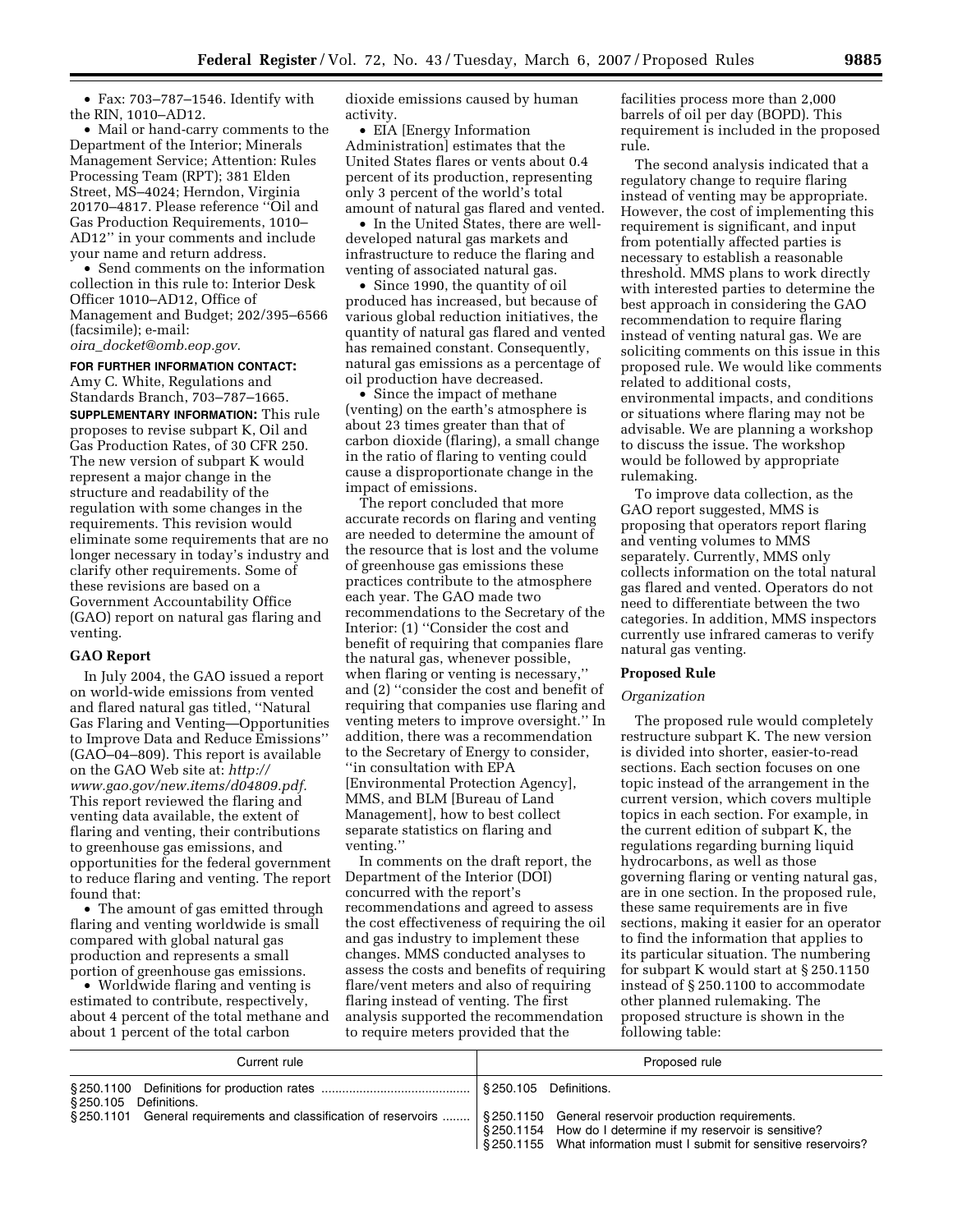| Current rule                                                        | Proposed rule                                                                                                                                                                                                                                                                                                                                                                                                     |
|---------------------------------------------------------------------|-------------------------------------------------------------------------------------------------------------------------------------------------------------------------------------------------------------------------------------------------------------------------------------------------------------------------------------------------------------------------------------------------------------------|
|                                                                     | §250.1156 What steps must I take to receive approval to produce<br>within 500 feet of a unit or lease line?<br>§250.1157 How do I receive approval to produce gas from an oil res-<br>ervoir with an associated gas cap?                                                                                                                                                                                          |
|                                                                     | Requirements for production rates are largely eliminated. Portions re-<br>tained were combined with new information in "§250.1159 May the<br>Regional Supervisor limit my well or reservoir production rates?"                                                                                                                                                                                                    |
|                                                                     | § 250.1151 How often must I conduct well production tests?<br>\$250.1152 How do I conduct well tests?                                                                                                                                                                                                                                                                                                             |
|                                                                     | §250.1153 When must I conduct a static bottomhole pressure sur-<br>vey?                                                                                                                                                                                                                                                                                                                                           |
| §250.1105 Flaring or venting of gas and burning liquid hydrocarbons | §250.1160 When may I flare or vent gas?<br>§ 250.1161<br>When may I flare or vent gas for extended periods of<br>time?<br>§250.1162 When may I burn produced liquid hydrocarbons?<br>§250.1163 How must I measure gas flaring or venting and liquid hy-<br>drocarbon burning volumes and what records must I maintain?<br>§250.1164 What are the requirements for flaring or venting gas con-<br>taining $H_2S$ ? |
|                                                                     | §250.1158 How do I receive approval to downhole commingle hydro-<br>carbons?                                                                                                                                                                                                                                                                                                                                      |
| §250.1107 Enhanced oil and gas recovery operations                  | §250.1165 What must I do for enhanced recovery operations?<br>§250.1159 May the Regional Supervisor limit my well or reservoir<br>production rates?<br>§250.1166 What additional reporting is required for developments in<br>the Alaska Region?<br>§250.1167 What information must I submit for approvals?                                                                                                       |

The organization of the proposed rule reflects the actual sequence of events that occurs as wells are developed and the resources produced. The proposed rule is written in plain language to conform to the DOI's standards for rule writing. These changes include incorporating tables, using a question format for section headings, and using pronouns. These changes would make the rule easier to understand. Finally, a table at the end of the rule lists the information that operators would have to submit to MMS to receive approvals for various operations.

## *Major Changes to the Rule*

Some requirements from the previous edition of subpart K would be eliminated by the proposed rule because they are unnecessary in today's petroleum industry. For example, MMS required operators to establish maximum production rates (MPR's) for producing well completions, and maximum efficient rates (MER's) for producing reservoirs, in OCS Order No. 11 in 1974, during a period of oil shortages and energy crises. In 1988, MMS reduced the MER requirement. Currently, MER's are required only on sensitive reservoirs (primarily oil reservoirs with associated gas caps). Determining and maintaining production rates imposes a significant burden on operators. Based on the past 30 years of experience, MMS has concluded that maximum rate requirements and production balancing requirements can be largely eliminated

without significant detriment to efforts for conservation and maximization of ultimate recovery. However, the proposed rule would allow the Regional Supervisor to set production rates in cases where excessive production could harm ultimate recovery from the reservoir.

The proposed rule would clarify required information submittals to MMS, including requirements relating to the documents submitted to MMS and the timing of those submissions. For example, there is additional guidance on notifying adjoining operators regarding production within 500 feet of a common lease or unit line. The proposed rule would provide more detail as to when the notification must occur, what the notice must include, and how to verify the notification with MMS.

The proposed rule would incorporate several Notices to Lessees and Operators (NTLs) that clarify the current regulations. These NTLs would be obsolete if the proposed rule becomes final and MMS would withdraw all of these NTLs at that time. However, if necessary, MMS would issue additional NTLs to provide guidance. The NTLs affected include:

• NTL No. 97–16, ''Production Within 500 Feet of a Unit or Lease Line,'' effective August 1, 1997. This NTL clarifies MMS policy on issuing approvals for production within 500 feet of a unit or lease line, and includes details on what the requesting operator needs to provide to MMS for approval.

Those details are addressed in the proposed rule.

• NTL No. 98–23, "Interim Reporting Requirements for 30 CFR 250, subpart K, Oil and Gas Production Rates,'' effective October 15, 1998. This NTL addressed oral approvals for gas flaring and relaxed some of the requirements regarding production rates, including MER and MPR in certain circumstances. The NTL clarified the submittal of written summary letters on flaring incidents that received oral approval. These requirements are addressed in the proposed rule.

• NTL No. 99–G20, ''Downhole Commingling Applications,'' effective September 7, 1999. This NTL was issued in conjunction with NTL No. 99– G19. It clarifies what information the applicant needs to include in downhole commingling applications to ensure that the application is processed without delay. These information requirements were added to the proposed rule.

• NTL No. 2006–N06, "Flaring and Venting Approvals,'' effective December 19, 2006. This NTL clarifies the definitions of flaring and venting, the record-keeping requirements, the classification of emitted natural gas, and the MMS policy regarding continuous flaring or venting of small volumes of oil-well gas or gas-well gas from storage vessels or other low-pressure production vessels when the gas cannot be economically recovered. These issues are addressed in the proposed rule. This NTL also provides contact information for each Region and provides sample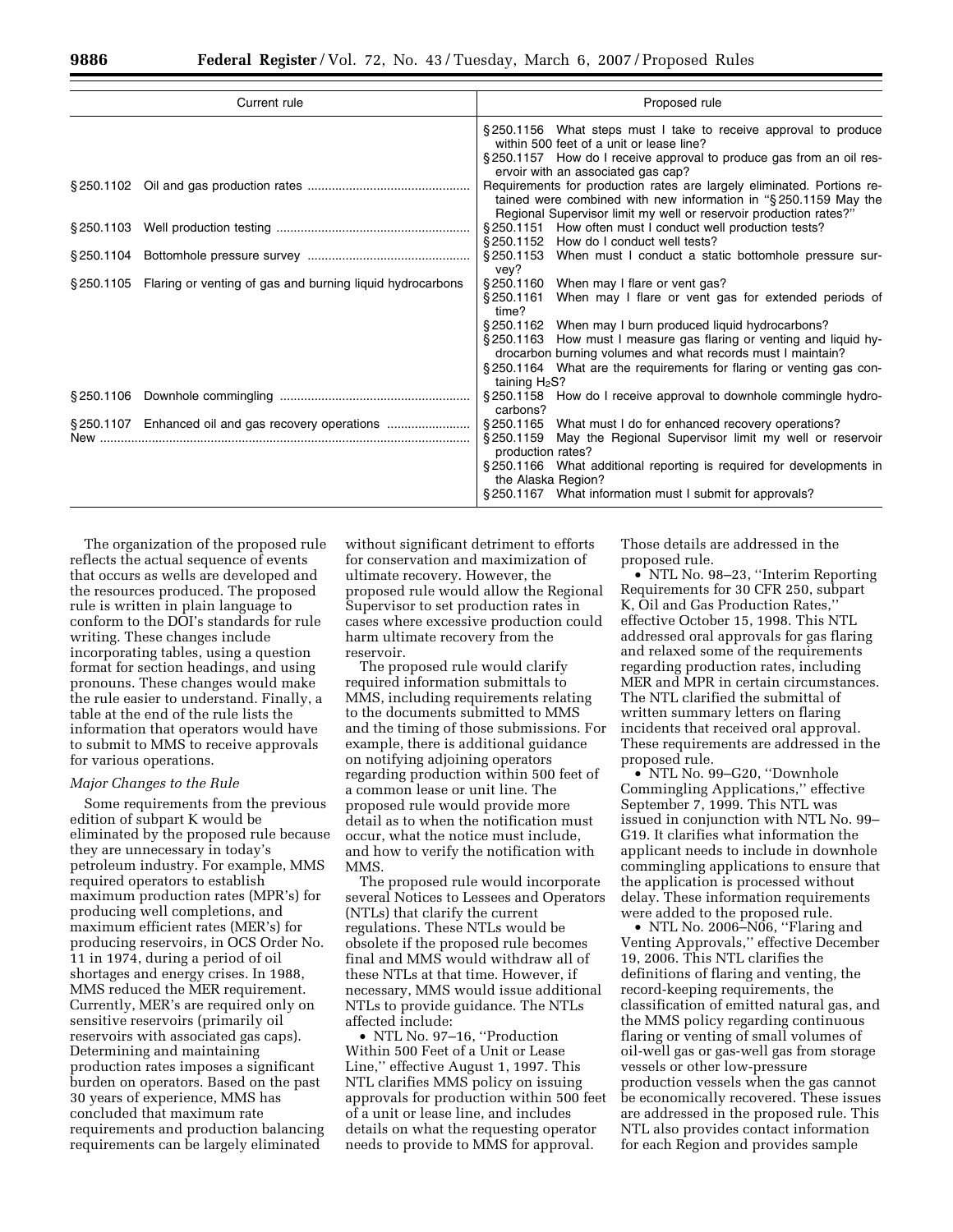field records. These two items are not addressed in the proposed rule. MMS would issue a new NTL to include only this information, after we publish the final rule.

The most significant change, with regard to cost, would be a proposed requirement for natural gas flare/vent meters on facilities that process significant volumes of oil. The current MMS requirements rely heavily on the accuracy of operator calculations and record keeping. Recent incidents have shown that these methods are insufficient to accurately capture actual flaring and venting volumes. The proposed rule would require the installation of meters to accurately measure all flared and vented natural gas on facilities that process more than 2,000 BOPD. These facilities have the potential to flare or vent significant volumes of associated gas.

MMS estimates the cost of purchasing and installing these meters to be \$77,000 per facility. Limiting the requirement to facilities that process over 2,000 BOPD ensures that the meters are a small expense relative to the cost of operating those facilities and relative to the income generated by those facilities; and that the requirement would not be an unfair burden to small operators. MMS estimates that 34 operators would have to install the meters on 112 facilities. Of those operators that would have to install the meters, nine are considered small businesses, according to the North American Industry Classification System (NAICS).

The July 2004 GAO report on worldwide emissions from vented and flared natural gas, discussed above, recommended that more accurate records on flaring and venting are needed to determine the amount of the resource that is wasted, and the volume of greenhouse gas these practices contribute to the atmosphere each year. The report recommended that DOI consider requiring flare/vent meters to measure the gas lost. MMS agrees with that recommendation. However, MMS believes installing these meters on facilities that process less than 2,000 BOPD would not be cost effective, and might be an undue burden on smaller operators.

MMS is also proposing to add new definitions for ''flaring'' and ''venting'' to 30 CFR part 250 subpart A, and to revise the definition for ''sensitive reservoir.''

The following is a brief section-bysection description of the substantive proposed changes to subpart K:

*§ 250.105 Definitions*. In the current rule, definitions appear in subpart A at

30 CFR 250.105 and in subpart K at 30 CFR 250.1100. MMS proposes removing the definitions from subpart K because they already appear in subpart A.

#### General

*§ 250.1150 What are General Reservoir Production Requirements?*  Because the first section of subpart K would no longer contain the definitions, this section would contain the general requirements for producing wells and reservoirs.

# Well Tests and Surveys

*§ 250.1151 How often must I conduct well production tests?* Well production testing is required for all wells. This proposed section defines when an operator must perform the tests and describes the conditions for the tests. This section would cover well flow potential tests, semi-annual well tests, and any special tests that the Regional Supervisor may require. Operators would no longer be required to submit Semiannual Well Test Reports within 45 days of the tests. Instead, they would submit the reports within 45 days after the end of the calendar halfyear. This would allow operators to submit all their well tests at one time and include the most recent tests for those few completions that produced during the 6-month period, but were not tested within the last 45 days.

*§ 250.1152 How do I conduct well tests?* This proposed section describes how operators must conduct a well test. The testing procedures would be the same as in the current version of the rule. However, the section would be reformatted to make the procedures easier to follow. This reformatting would include the procedure for ensuring that the well is stabilized before conducting the test; the required duration of the test; the usage of correction factors and adjustments; and an option to use other procedures with approval from the Regional Supervisor. It also discusses conducting additional tests that the Regional Supervisor may require.

*§ 250.1153 When must I conduct a static bottomhole pressure survey?*  Static bottomhole pressure surveys are required on all new producing reservoirs, and annually on reservoirs with three or more producing completions. This proposed section addresses when operators must conduct static bottomhole pressure surveys and what information operators must submit to MMS. The proposed new provision would allow the operator to request a departure from this requirement from the Regional Supervisor, with appropriate justification.

#### Classifying Reservoirs

*§ 250.1154 How do I determine if my reservoir is sensitive?* MMS requires that operators classify all reservoirs as either sensitive or non-sensitive. A sensitive reservoir is a reservoir in which high reservoir production rates would decrease ultimate recovery. This section would define the requirements for classifying reservoirs; when the Regional Supervisor may reclassify a reservoir; and when an operator may or must request reclassification of a reservoir. There are not substantive changes between the requirements of the current version of the rule and the proposed; this section would be reorganized and easier to read.

*§ 250.1155 What information must I submit for sensitive reservoirs?* This proposed section defines what information MMS requires for sensitive reservoirs and when operators must submit that information. The only proposed change is that the Regional Supervisor may request that the operator submit Form MMS–127 (Sensitive Reservoir Information Report) and supporting information.

## Approvals Prior to Production

*§ 250.1156 What steps must I take to receive approval to produce within 500 feet of a unit or lease line?* In the current version of subpart K, a number of requirements, including approval for producing within 500 feet of a unit or lease line and basic classification requirements, are included in one section, 30 CFR 250.1101. In the proposed rule, each of these issues is addressed in a separate section. Title 30 CFR 250.1156 would address only the approval and service fee for producing within 500 feet of a lease or unit line.

The proposed approval requirements are clearer than in the current rule, and include issues addressed in NTL 97–16. In addition to receiving approval from the Regional Supervisor, operators must notify operators of adjacent leases. The requirement to notify adjacent operators would be clearer, and there is a list of information the notification would have to include.

*§ 250.1157 How do I receive approval to produce gas from an oil reservoir with an associated gas cap?*  This section would address how to receive approval to produce from an associated gas cap and its service fee. The required supporting information is listed in the table at proposed 30 CFR 250.1167 at the end of the rule.

*§ 250.1158 How do I receive approval to downhole commingle hydrocarbons?* This section would address how to obtain MMS approval to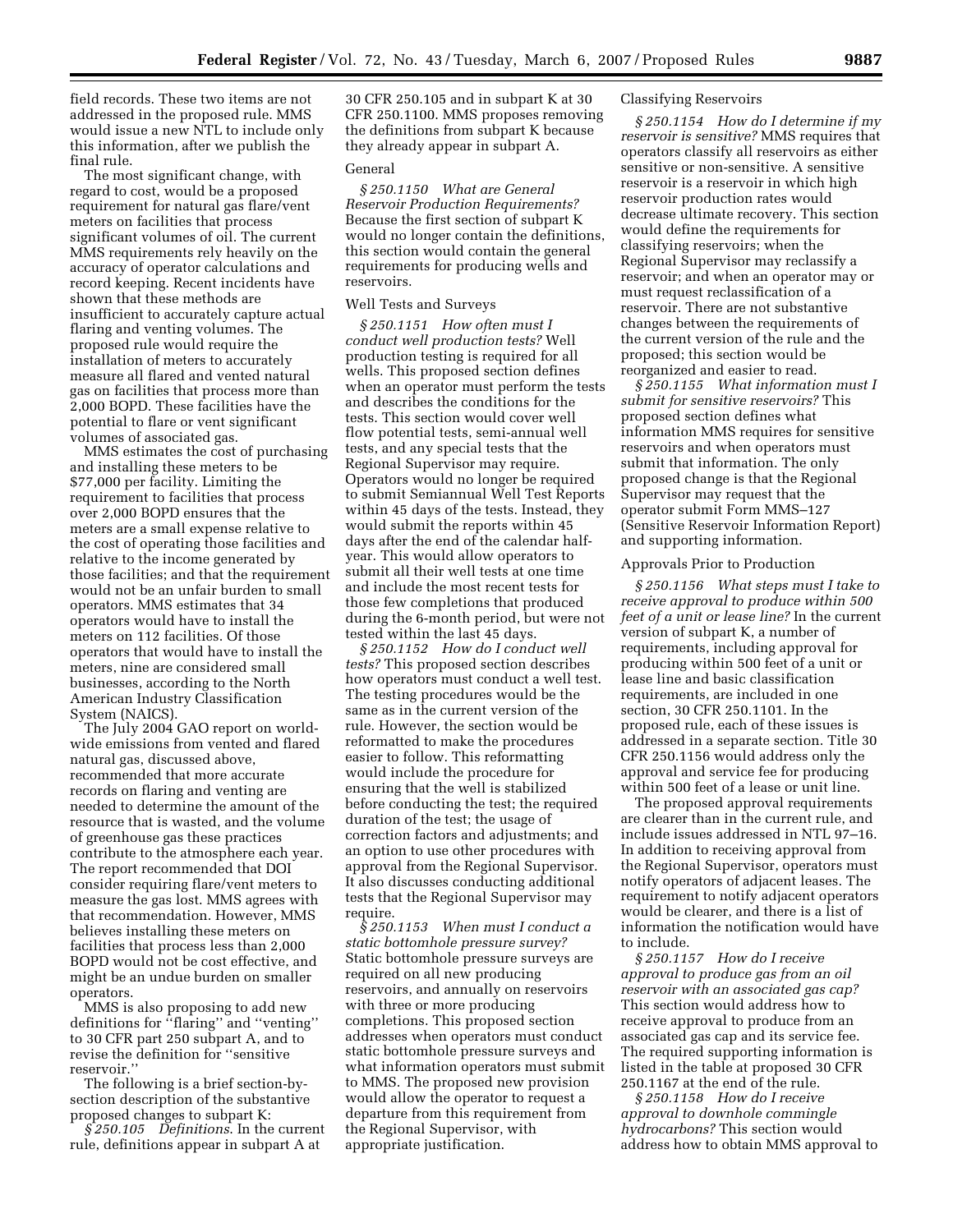downhole commingle hydrocarbons and the service fee that must accompany your request. For downhole commingling in a competitive reservoir, the operator would be required to notify the operators of all leases that contain the reservoir. The request for approval must document this notification. Operators of the other leases would have 30 days after the notification to provide the Regional Supervisor with letters of acceptance or objection. If the notified operators do not respond within the specified period, the Regional Supervisor will assume the operators do not object. The Regional Supervisor will consider any objections, but may approve the commingling request to protect correlative rights. This section would also incorporate issues addressed in NTL's No. 99–G19 and 99– G20.

#### Production Rates

*§ 250.1159 May the Regional Supervisor limit my well or reservoir production rates?* Generally, this proposed rule would eliminate MPR's and MER's. However, this section would retain the Regional Supervisor's authority to set an MPR for a producing well completion or an MER for a sensitive reservoir. If the Regional Supervisor sets an MPR or MER, it would be subject to the terms and conditions set by the Regional Supervisor. Those terms and conditions would include production restrictions that allow for normal variations and fluctuations in production rates.

## Flaring, Venting, and Burning Hydrocarbons

*§ 250.1160 When may I flare or vent gas?* The current regulation contains all of the flaring, venting, and burning regulations in one section. The proposed rule covers these in separate sections, so it is easier to find the requirements for a given situation. The new format also allows for the inclusion of more detail and clarification of flaring and venting situations that are not described in the current rule. Since there are many situations under which flaring and venting might occur, the table in this section reflects general categories that encompass the situations under which MMS would allow flaring or venting without approval from the Regional Supervisor. Under most circumstances, the proposed rule would allow operators to treat gas flashing from gas-well condensate similar to oilwell gas for flaring and venting approval purposes.

The proposed rule would require operators to receive approval before flaring or venting gas in volumes higher than those specified in their previouslyapproved plans. This would enable MMS to ensure that flaring and venting activities are in compliance with environmental laws.

The proposed rule would also allow the Regional Supervisor to specify flaring and venting volume limits (in addition to time limits) in order to prevent air quality degradation or the loss of reserves. This is sometimes necessary because offshore production facilities are now capable of flaring or venting extremely large volumes in a short amount of time.

*§ 250.1161 When may I flare or vent gas for extended periods of time?* This section would define when operators must receive approval from the Regional Supervisor to flare or vent gas for an extended period of time. If there is a need to flare or vent a small amount of gas (less than 10 MCF per day) due to improperly working valves or pipe fittings and the Regional Supervisor determines that it is prudent to postpone the repair until a scheduled facility shutdown occurs, then the proposed rule would allow the Regional Supervisor to exempt the amount flared or vented from the time limits set in § 250.1160.

*§ 250.1162 When may I burn produced liquid hydrocarbons?* The regulations on burning produced liquid hydrocarbon would not change. Operators must receive approval from the Regional Supervisor in all cases before burning liquid hydrocarbons.

*§ 250.1163 How must I measure gas flaring or venting volumes, and liquid hydrocarbon burning volumes; and what records must I maintain?*  Requirements for measuring and keeping records on flaring, venting, and burning would change. The proposed rule would require vent/flare meters on all facilities that process more than 2,000 BOPD. Operators would be required to install these meters within 120 days after the final rule is published. This extended time frame is to accommodate operators that are required to install meters at multiple facilities. Facilities that do not process more than 2,000 BOPD when the final rule is published, but increase production above this level after the rule is published, would be required to install meters within 90 days.

Operators would be required to keep records on flaring, venting, and burning for 6 years to comply with 30 CFR Part 212—Records and Files Maintenance. The operators would be required to store these records on the facility for the first 2 years after the flaring, venting, or burning event. After that, the operator would be able to keep the records at a

separate location, but they must be available for MMS review.

The proposed rule would clarify reporting procedures and require operators to report flared and vented volumes separately. The previously discussed GAO report concluded that MMS should collect flared and vented volumes separately. MMS tentatively agrees with this conclusion, and does not believe it will pose a significant burden on operators because they already report the volumes of gas flared and vented to MMS on Form MMS– 4054 (Oil and Gas Operations Report). Operators would only need to identify whether the gas volumes were flared or vented.

The proposed rule would require operators to identify the facilities where the gas is flared or vented. This would enable MMS to directly compare volumes reported on Forms MMS–4054 with field records. This requirement would also reduce the burden on operators during royalty audits because operators would no longer have to reconstruct historical flare/vent allocations for MMS auditors.

The proposed rule would require operators to retain meter recordings on facilities that require flare/vent meters. This would allow MMS to compare eyewitness observations with field records and ensure that flaring and venting incidents are properly recorded. MMS does not believe this would be a significant burden on those facilities with flare/vent meters because these meters typically record such events automatically and operators usually maintain these electronic records for their own purposes.

In addition, the proposed rule would clarify when royalties are due on flared gas, vented gas, and burned liquid hydrocarbons under 30 CFR 202.100 Royalty on Oil and 30 CFR 202.150 Royalty on Gas. As in the current rule, royalties would not be due if the hydrocarbons were unavoidably lost. In most cases, MMS will consider hydrocarbons that are flared, vented or burned with MMS approval as ''unavoidably lost'' and the operator would not be required to pay royalties. However, MMS would retain the authority to determine whether or not the loss was avoidable or due to negligence, even if approved by MMS. For example, if you received MMS approval to flare 100 MCF of gas per day, then actually flared 100,000 MCF of gas per day under conditions that would not have been approved, MMS might determine that the entire volume flared was ''avoidably lost'' and royalties would be due on the entire volume. MMS would also be able to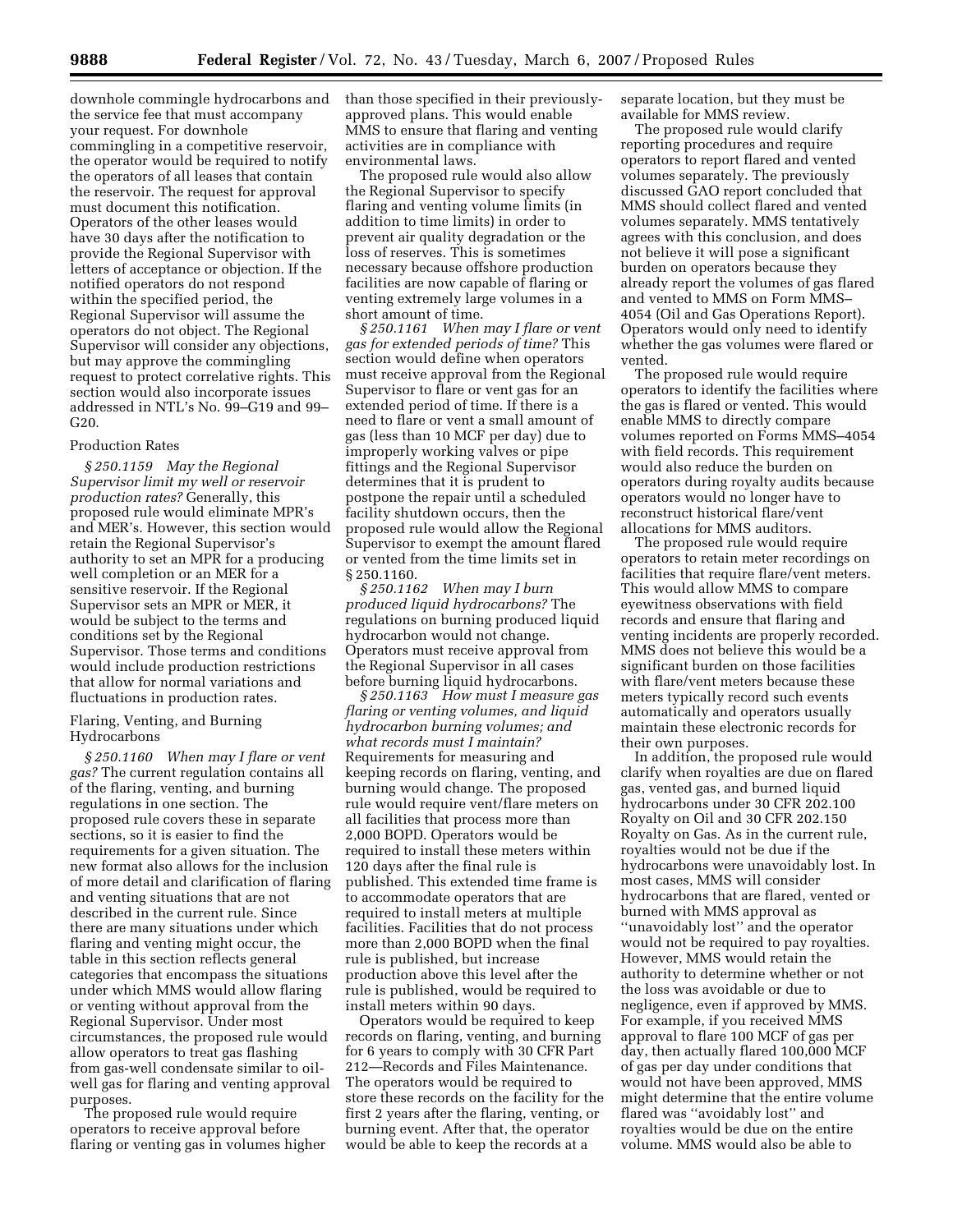pursue civil penalties, under 30 CFR 250 subpart N—Outer Continental Shelf (OCS) Civil Penalties, if we determine that the loss was avoidable or due to negligence.

*§ 250.1164 What are the requirements for flaring or venting gas containing H*2*S*? The proposed rule would require Regional Supervisor approval before emitting more than 15 lbs of  $SO<sub>2</sub>$  per hour per mile from shore. This would ensure that flaring activities are in compliance with environmental laws. MMS does not believe this would create an excessive burden on operators. The proposed regulations specify the records that the operator would have to keep. These records must be kept for 6 years, meeting the same requirements as in the previous section.

## Enhanced Recovery

*§ 250.1165 What must I do for enhanced recovery operations?* There are no significant proposed changes to the regulations regarding enhanced recovery operations. Operators would still be required to initiate enhanced recovery operations; receive Regional Supervisor approval for the plans; and submit reports on the substances injected, produced, or reproduced.

## Special Alaska OCS Region Requirements

*§ 250.1166 What additional reporting is required for developments in the Alaska Region?* This new section addresses special proposed reporting requirements for Alaska. This would require operators to submit an annual reservoir management report to the Regional Supervisor for any development in Alaska. If a development is regulated by both the MMS and the State of Alaska, the operator would be able to coordinate reporting requirements with MMS and the State of Alaska Oil and Gas Conservation Commission. This section would also require operators to request an MER for sensitive reservoirs in Alaska.

This is necessary for the MMS Alaska Region to administer Section 7 Agreements between the Secretary of the Interior and the Governor of the State of Alaska. Under existing Section 7 Agreements, oil and gas reserves underlying a common geologic structure must be unitized and the allocation of production between Federal and State leases for royalty payment must be based on recoverable oil and gas. Under agreement with the State, this determination will be based on reservoir performance following completion of the development drilling program and sustained production. Annual reservoir

management plans enable the MMS to monitor recoverable oil and assure proper allocation of reserves for royalty payment and to be consistent with the State of Alaska requirements.

This provision would also enable the MMS to manage its responsibility for conservation of resources on a real time basis. The number, type, spacing and sequencing of development wells (producers and injectors) will vary from the original approved development and production plan as more information on the reservoir is obtained. An annual reservoir management plan would enable the MMS to track development activities with the approved development and production plan and assure maximum recovery based on the most current knowledge of the reservoir.

## Information Needed With Forms and for Approvals

*§ 250.1167 What information must I submit with forms and for approvals?*  This proposed table is designed to be an easy-to-use reference to determine the information and supporting documentation to submit to the Regional Supervisor and to remind lessees to pay the appropriate service fee. Forms MMS–126 (Well Potential Test Report) and MMS–127 (Sensitive Reservoir Information Report) would require supporting documents. Also, several operations covered under subpart K (gas cap production, downhole commingling, reservoir reclassification, and production within 500 feet of a unit or lease line), would require that the operator submit applications and supporting documents to the Regional Supervisor. All of these documents are covered in the table.

## **Questions**

In addition to comments on these proposed regulations, MMS is requesting comments on the following questions.

1. Are these regulations well organized and easy to read?

2. Is the submittal table useful? 3. Is the 2,000 BOPD requirement for installing flare/vent meters reasonable? Are the cost estimates accurate?

4. Would the requirement to install flare/vent meters pose a safety hazard by restricting flow during emergency facility blowdowns, or are accurate meters (such as ultrasonic meters) available that do not impede gas flow?

5. Should MMS require operators to flare natural gas instead of venting it, under approved flaring and venting conditions? This question is based on a recommendation from the GAO report on flaring and venting natural gas, and reflects concerns about the amount of

greenhouse gas that is released into the environment by venting. MMS is studying this recommendation before proposing any regulatory change. We would like comments on this issue, including comments related to additional costs, environmental impacts, and conditions or situations where flaring may not be advisable.

#### **Procedural Matters**

## *Public Availability of Comments*

Before including your address, phone number, e-mail address, or other personal identifying information in your comment, you should be aware that your entire comment—including your personal identifying information—may be made publicly available at any time. While you can ask us in your comment to withhold your personal identifying information from public review, we cannot guarantee that we will be able to do so.

## *Regulatory Planning and Review (Executive Order (E.O.) 12866)*

This proposed rule is not a significant rule as determined by the Office of Management and Budget (OMB) and is not subject to review under E.O. 12866.

(1) The proposed rule would not have an annual economic effect of \$100 million or more on the economy. It would not adversely affect in a material way the economy, productivity, competition, jobs, the environment, public health or safety, or State, local, or tribal governments or communities. A cost-benefit and economic analysis is not required.

This proposed rule revises the requirements for oil and gas production. The changes in the rule are not significant enough to have an impact on the economy or an economic sector, productivity, jobs, the environment, or other units of government. Some of the current requirements would be relaxed. For example, limits on production rates were eliminated in most cases. This would allow the operators to produce the oil and gas at the rates that they determine are best, and would not have a significant effect on any sector of the economy.

(2) The proposed rule would not create a serious inconsistency or otherwise interfere with action taken or planned by another agency because MMS is the only Federal government agency directly involved in setting production requirements for the offshore oil and natural gas industry.

(3) This proposed rule would not alter the budgetary effects of entitlements, grants, user fees or loan programs, or the rights and obligations of their recipients.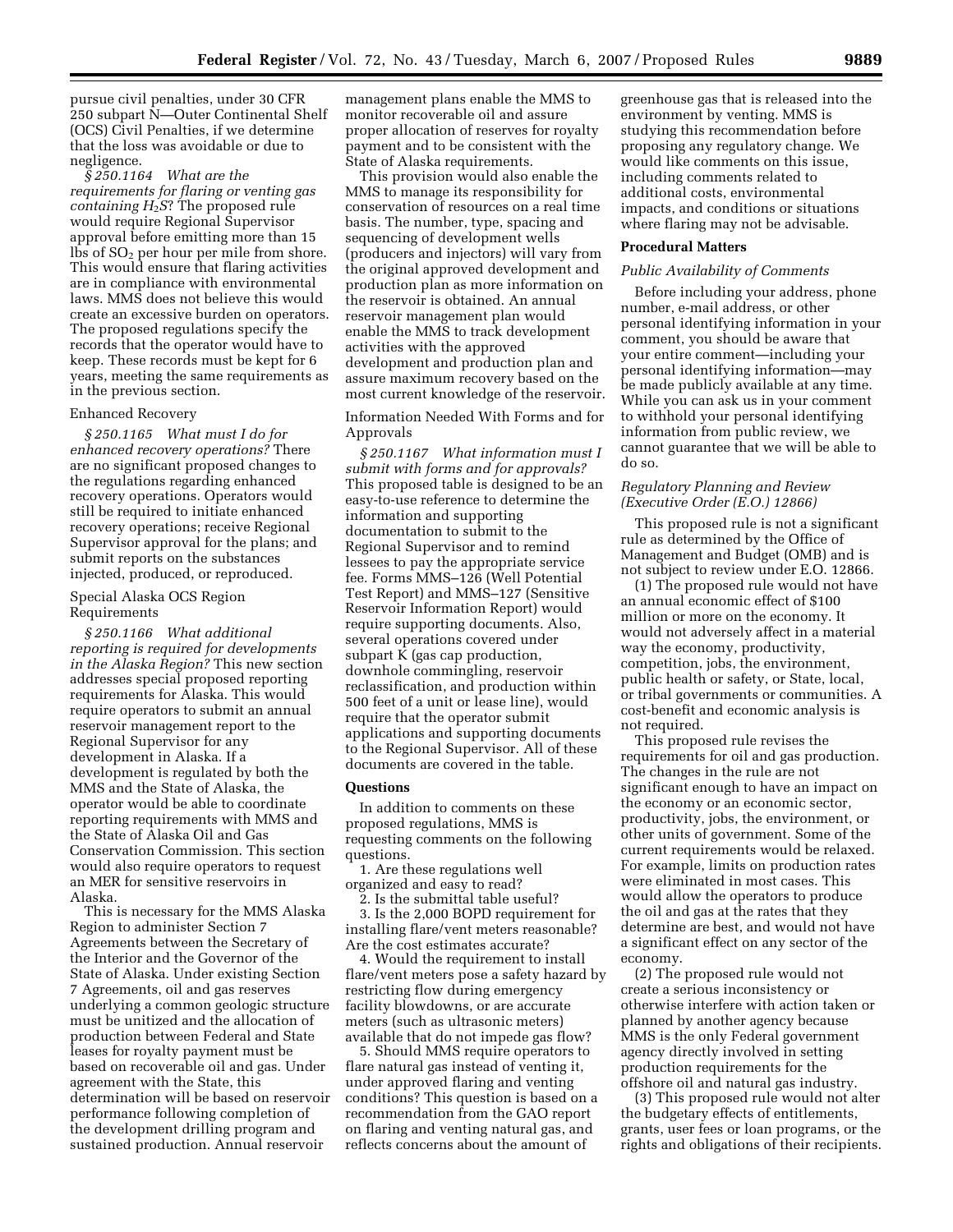(4) This proposed rule would not raise novel legal or policy issues. There are some changes in production requirements in this proposal, but most of the changes clarify existing MMS requirements. Some may require additional paperwork for the operators. Since the basic production requirements are not changed, and restrictions on production rates are decreased, this proposed rule should not raise novel legal or policy issues.

#### *Regulatory Flexibility Act (RFA)*

The Department of the Interior certifies that this proposed rule would not have a significant economic effect on a substantial number of small entities as defined under the RFA (5 U.S.C. 601 *et seq.*). An initial Regulatory Flexibility Analysis is not required. Accordingly, a Small Entity Compliance Guide is not required.

This rule applies to all lessees operating on the OCS. Lessees fall under the Small Business Administration's North American Industry Classification System (NAICS) code 211111, Crude Petroleum and Natural Gas Extraction. Under this NAICS code, companies with less than 500 employees are considered small businesses. MMS estimates that 130 lessees explore for and produce oil and gas on the OCS; approximately 70 percent of them (91 companies) fall into the small business category. The proposed regulation would therefore affect a substantial number of small entities. However, we have determined that it would not have a significant economic effect on these small entities.

One new requirement that would impose a cost to operators is a requirement to install flaring/venting meters on all facilities that process more than 2,000 BOPD. The GAO report on flaring and venting natural gas, released in July 2004, recommended that MMS require these meters to improve oversight. MMS agrees with this recommendation. MMS regulations allow flaring and venting in very limited circumstances. These meters would help MMS:

• Verify the amounts of natural gas that operators flare or vent into the environment;

• Prevent waste of resources;

• Collect the proper royalties on avoidably flared or vented gas;

• Determine if an operator is violating MMS regulations; and

• Assess the impacts on the environment.

In determining the criteria for which facilities must install the meters, MMS considered the cost of the meters and the amount of production needed to justify the cost. To ensure that the

requirement to install flare/vent meters would not produce an undue burden on small companies, it was limited to those facilities that process more than an average of 2,000 BOPD.

MMS estimates that 34 companies would have to install meters on 112 facilities at an average cost of \$77,000 per facility and a total cost to industry of  $$8,624,000$  (112  $\times$  \$77,000 = \$8,624,000). Of those, nine companies are considered small businesses, based on the NAICS. These nine companies represent only 7 percent of the 130 operators on the OCS. We estimate that seven of these nine companies would need to install meters on one facility each; one company would need to install meters on two facilities; and one company would need to install meters on three facilities. This represents an average cost of \$105,875 for each of the small companies (11 facilities  $\times$ \$77,000/9 companies). The average cost to non small companies would be \$311,080 per company (101 facilities  $\times$ \$77,000/25 companies). In addition, this does not represent an unfair burden to small companies because the cost of these meters is small in comparison to the revenues generated by the amount of oil processed by those facilities.

Your comments are important. The Small Business and Agriculture Regulatory Enforcement Ombudsman and 10 Regional Fairness Boards were established to receive comments from small businesses about Federal agency enforcement actions. The Ombudsman will annually evaluate the enforcement activities and rate each agency's responsiveness to small business. If you wish to comment on the actions of MMS, call 1–888–734–3247. You may comment to the Small Business Administration without fear of retaliation. Disciplinary action for retaliation by an MMS employee may include suspension or termination from employment with the DOI.

## *Small Business Regulatory Enforcement Fairness Act (SBREFA)*

The proposed rule is not a major rule under SBREFA (5 U.S.C. 804(2)). This proposed rule:

a. Would not have an annual effect on the economy of \$100 million or more. This proposed rule revises the requirements for oil and gas production. The changes would not have an impact on the economy or an economic sector, productivity, jobs, the environment, or other units of government. Most of the new requirements are paperwork requirements, and would not add significant time to development and production processes. One new requirement would add new costs for

some operators. Operators would be required to install flare/vent meters on any facility that processes more than an average of 2,000 BOPD. MMS estimates that 34 companies would have to install meters on 112 facilities at an average cost of \$77,000 per facility and a total cost to industry of \$8,624,000 (112  $\times$  $$77,000 = $8,624,000$ .

b. Would not cause a major increase in costs or prices for consumers, individual industries, Federal, State, or local government agencies, or geographic regions.

In most cases, this proposed rule would eliminate the requirement for operators to set limits on production rates, allowing the operators to determine the best rate to produce their reservoirs. The limits on burning, flaring, and venting are clearer. These limits would encourage conservation of our natural resources, without putting undue production restrictions on operators. There would be a new requirement to install meters on facilities that process more than an average of 2,000 BOPD. As discussed above, this requirement would not significantly increase the cost of doing business offshore.

c. Would not have significant adverse effects on competition, employment, investment, productivity, innovation, or the ability of U.S.-based enterprises to compete with foreign-based enterprises. This proposed rule would eliminate the requirement for operators to set limits on production rates, allowing the operators to determine the best rate to produce their reservoirs. There are clearer limits on burning, flaring, and venting, which would encourage conservation of our natural resources.

## *Unfunded Mandates Reform Act (UMRA) of 1995*

This proposed rule would not impose an unfunded mandate on State, local, or tribal governments or the private sector of more than \$100 million per year. The proposed rule would not have a significant or unique effect on State, local, or tribal governments or the private sector. A statement containing the information required by UMRA (2 U.S.C. 1531 *et seq.*) is not required. This is because the proposal would not affect State, local, or tribal governments, and the effect on the private sector is small.

## *Takings Implication Assessment (Executive Order 12630)*

The proposed rule is not a governmental action capable of interference with constitutionally protected property rights. Thus, MMS did not need to prepare a Takings Implication Assessment according to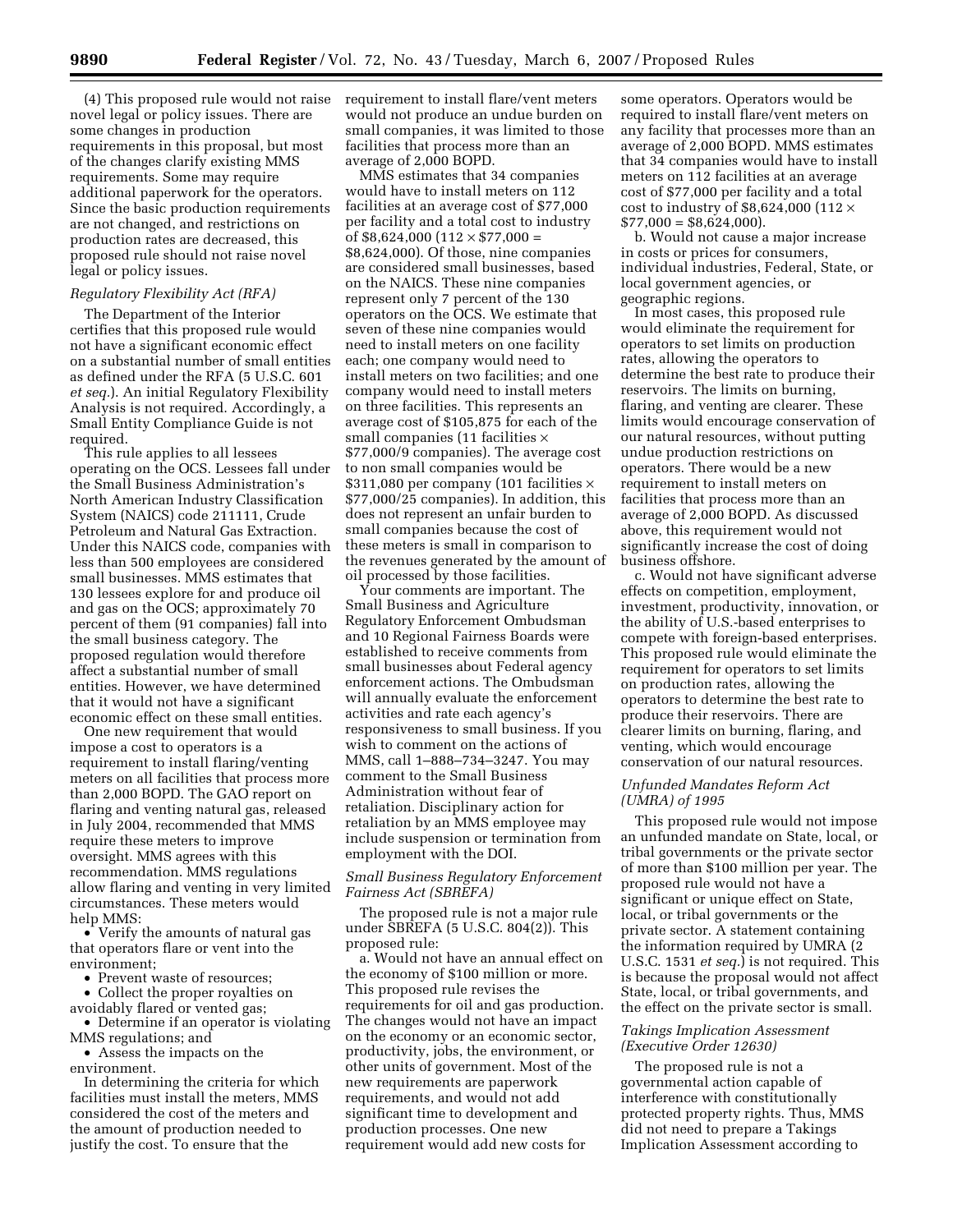E.O. 12630, Governmental Actions and Interference with Constitutionally Protected Property Rights.

## *Federalism (Executive Order 13132)*

With respect to E.O. 13132, this proposed rule would not have federalism implications. This proposed rule would not substantially and directly affect the relationship between the Federal and State governments. To the extent that State and local governments have a role in OCS activities, this proposed rule would not affect that role.

MMS has the authority to regulate offshore oil and gas production. State governments do not have authority over offshore production in Federal waters.

## *Civil Justice Reform (Executive Order 12988)*

With respect to E.O. 12988, the Office of the Solicitor has determined that the proposed rule would not unduly burden the judicial system and does not meet the requirements of sections 3(a) and 3(b)(2) of the Order. MMS drafted this proposed rule in plain language to provide clear standards. We consulted with the Department of the Interior's Office of the Solicitor throughout the drafting process for the same reasons.

#### **Paperwork Reduction Act (PRA)**

The proposed rule contains a collection of information that has been submitted to OMB for review and approval under § 3507(d) of the PRA. As part of our continuing effort to reduce paperwork and respondent burdens, MMS invites the public and other Federal agencies to comment on any aspect of the reporting and recordkeeping burden. You may submit your comments on the information collection aspects of this proposed rule directly to the Office of Management and Budget (OMB), Office of Information and Regulatory Affairs, OMB Attention: Desk Officer for the Department of the Interior via OMB email: (*OIRA*\_*DOCKET@omb.eop.gov*); or by fax (202) 395–6566; identify with 1010–AD12. Send a copy of your comments to the Rules Processing Team (RPT), Attn: Rules Comments; 381 Elden Street, MS–4024; Herndon, Virginia 20170–4817. Please reference ''Oil and Gas Production Requirements—AD12''

in your comments. You may obtain a copy of the supporting statement for the new collection of information by contacting the Bureau's Information Collection Clearance Officer at (202) 208–7744.

The PRA provides that an agency may not conduct or sponsor, and a person is not required to respond to, a collection of information unless it displays a currently valid OMB control number. OMB is required to make a decision concerning the collection of information contained in these proposed regulations 30–60 days after publication of this document in the **Federal Register**. Therefore, a comment to OMB is best assured of having its full effect if OMB receives it by April 5, 2007. This does not affect the deadline for the public to comment to MMS on the proposed regulations.

The title of the collection of information for the rule is ''30 CFR 250, Subpart K, Oil and Gas Production Requirements.'' The proposed regulations concern oil and gas production requirements, and the information is used in our efforts to conserve natural resources, prevent waste, and protect correlative rights, including the government's royalty interest.

Respondents are the approximately 130 Federal oil and gas and sulphur lessees. Responses to this collection are mandatory. The frequency of response is on occasion, monthly, semi-annually, annually, and as a result of situations encountered depending upon the requirement. The information collection (IC) does not include questions of a sensitive nature. MMS will protect proprietary information according to the Freedom of Information Act (5 U.S.C. 552) and its implementing regulations (43 CFR part 2), and 30 CFR 250.196, ''Data and information to be made available to the public,'' and 30 CFR part 252, ''OCS Oil and Gas Information Program.'' Proprietary information concerning geological and geophysical data will be protected according to 43 U.S.C. 1352.

The collection of information required by the current subpart K regulations is approved under OMB Control Number 1010–0041. The proposed rule imposes

minor changes to the information collection burden. The changes are:

• Report to Minerals Revenue Management (MRM) measured gas flaring or venting and liquid hydrocarbon burning. Submit periodic reports of volumes of oil, gas, or other substances injected, produced, or produced for a second time. Both requirements and burdens are now reported to MRM and their respective burdens are covered under OMB Control Number 1010–0139 (–154 burden hours);

• Request Regional Supervisor approval for emitting more than 15 lbs. of  $SO<sub>2</sub>$  (+10 burden hours);

• Submit to Regional Supervisor air quality modeling analysis report. The proposed burden hours represent an adjustment to a current requirement for information that was not previously collected (+40 burden hours);

• For Alaska Region Only: Submit to Regional Supervisor annual reservoir management report and supporting information. (At this time, the state requires the same information and MMS receives a copy). Alaska has started producing in state waters. If new development occurs in Federal waters, a minimal burden for submitting an annual reservoir management report, and burden hours for annual revisions are being added (+161 burden hours).

• Maintain meter records for detailing gas flaring or venting, and liquid hydrocarbon burning for 6 years. These new burden requirements do not add additional burden hours.

• General departure or alternative compliance requests (+5 burden hours).

The currently approved information collection for this subpart (1010–0041) will be superseded by this collection when final regulations take effect.

Currently, regulations covered under OMB Control Number 1010–0041 have 43,065 annual burden hours. MMS estimates the total annual reporting and recordkeeping ''hour'' burden for the proposed rule to be 43,127 hours; this is an increase of 62 burden hours. With the exception of the recordkeeping requirement changes and the items identified as ''new'' in the following chart, the burden estimates shown are those that are estimated for the current subpart K regulations.

|                                             |                                                |             | Fee/non-hour cost                     |                        |  |
|---------------------------------------------|------------------------------------------------|-------------|---------------------------------------|------------------------|--|
| 30 CFR 250 Subpart K                        | Reporting & recordkeeping requirement          | Hour burden | Average number of<br>annual responses | Annual burden<br>hours |  |
| 1151(a), (c); 1155; 1165;<br>1166(c); 1167. | Submit form MMS-126 and supporting information |             | 1 <b>.325 forms</b>                   | 3.975                  |  |
|                                             | Submit form MMS-127 and supporting information |             | $2.2$   2,189 forms                   | 4.816                  |  |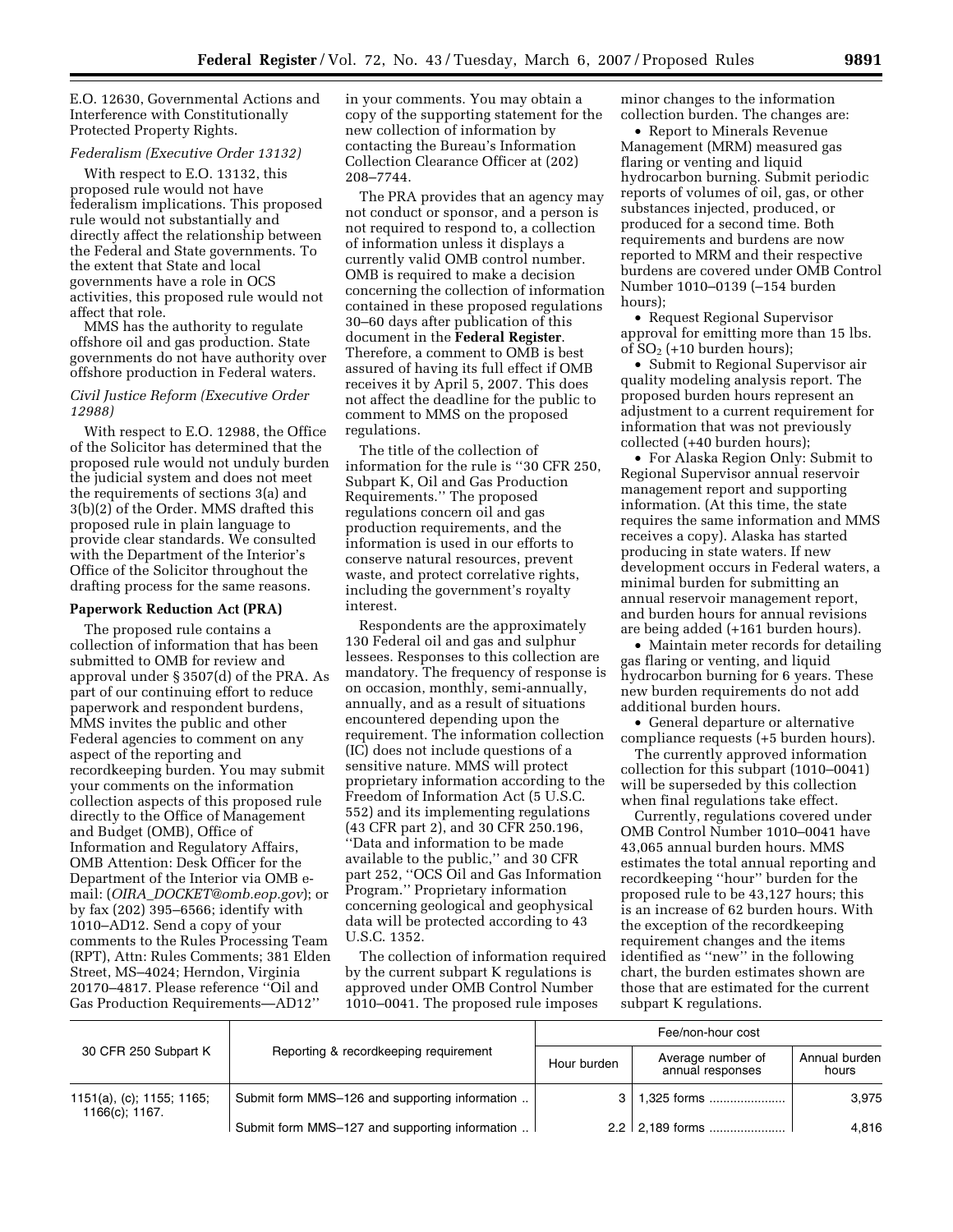۰

|                      |                                                                                                                                                                                                                                          | Fee/non-hour cost                            |                                        |                        |
|----------------------|------------------------------------------------------------------------------------------------------------------------------------------------------------------------------------------------------------------------------------------|----------------------------------------------|----------------------------------------|------------------------|
| 30 CFR 250 Subpart K | Reporting & recordkeeping requirement                                                                                                                                                                                                    | Hour burden                                  | Average number of<br>annual responses  | Annual burden<br>hours |
|                      | Submit form MMS-128 and supporting information                                                                                                                                                                                           | $0.1 - 3$                                    | 13,000 GOM forms<br>600 POCS forms     | 1,336*                 |
|                      | Request extension of time to submit results of semi-<br>annual well test.                                                                                                                                                                | 0.5                                          | 37 requests                            | 19                     |
|                      | Obtain Regional Supervisor approval to conduct well<br>testing using alternative procedures; conduct<br>tests/retests to establish proper MPR or MER;<br>conduct multipoint backpressure test for open flow<br>potential.                | 0.5                                          | 37 requests                            | 19                     |
|                      | Provide advance notice of time and date of well<br>tests.                                                                                                                                                                                | 0.5                                          | 10 notices                             | 5                      |
|                      | Submit results of all static bottomhole pressure sur-<br>veys obtained by lessee using form MMS-140.<br>Request departure requirement w/justification to<br>Regional Supervisor; submit with Form MMS-140<br>and supporting information. | 14<br>-1                                     | 1,270 surveys<br>120 survey waivers    | 17,780<br>120          |
| 1154; 1167           | Request reclassification of reservoir for Regional<br>Supervisor approval and submit supporting infor-<br>mation.                                                                                                                        | 6                                            | 20 requests                            | 120                    |
| 1156; 1167           | Request approval to produce within 500 feet of a<br>unit or lease line and submit supporting informa-<br>tion; notify operators; provide proof of date to Re-<br>gional Supervisor.                                                      | 5                                            | 50 requests                            | 250                    |
|                      |                                                                                                                                                                                                                                          |                                              | $3,300 \times 50$ requests = \$165,000 |                        |
| 1157; 1167           | Request approval to produce gas cap of a sensitive<br>reservoir and submit supporting information; ob-<br>tain approval to produce gas from an oil reservoir<br>with an associated gas cap.                                              | 12                                           | 125 requests                           | 1,500                  |
|                      |                                                                                                                                                                                                                                          | $$4,200 \times 125$ requests = \$525,000     |                                        |                        |
| 1158; 1167           | Submit request to downhole commingle hydro-<br>carbons and supporting information; notify opera-<br>tors; provide proof of date to Regional Supervisor.                                                                                  | 6                                            | 119 applications                       | 714                    |
|                      |                                                                                                                                                                                                                                          | $$4,900 \times 119$ applications = \$583,100 |                                        |                        |
|                      | Request Regional Supervisor approval/inform to<br>flare or vent oil-well gas or gas-well gas/exceed<br>volume; submit documentation.                                                                                                     | 0.5                                          | 1,007 requests                         | 504                    |
|                      | 1162; 1163(e)  Request approval to burn produced liquid hydro-<br>carbons; submit documentation.                                                                                                                                         | 0.5                                          | 60 requests                            | 30                     |
| NEW 1163             | Initial purchase and install gas meters to measure<br>the amount of gas flared or vented. This is a non-<br>hour cost burden.                                                                                                            | 0                                            |                                        | 0                      |
|                      |                                                                                                                                                                                                                                          | 112 meters @ \$77,000 ea = \$8,624,000       |                                        |                        |
| NEW 1163(b); 1165(c) | Report to MRM measured gas flaring or venting and liquid hydrocarbon burning-burden covered<br>under 1010-0139                                                                                                                           |                                              |                                        | 0                      |
| NEW 1164(b)(1)       | Request Regional Supervisor approval for emitting<br>more than 15 lbs. of $SO_2$ .                                                                                                                                                       | 0.5                                          | 20 requests                            | 10                     |
|                      | H <sub>2</sub> S Contingency, Exploration, or Development and Production Plans-burden covered under<br>1010-0141 and 1010-0151                                                                                                           |                                              | 0                                      |                        |
| NEW 1164(b)(3)       | Submit to Regional Supervisor air quality modeling                                                                                                                                                                                       | 40                                           | 1 modeling analysis                    | 40                     |
| 1164(c)              | analysis.<br>Submit monthly reports of flared or vented gas con-<br>taining $H_2S$ .                                                                                                                                                     | 2                                            | 3 operators $\times$ 12 mos. =<br>36.  | 72                     |
|                      | Submit proposed plan for enhanced recovery oper-<br>ations.                                                                                                                                                                              | 12                                           | 27 plans                               | 324                    |
| 1165(c)              | Submit periodic reports of volumes of oil, gas, or other substances injected, produced, or pro-<br>duced for a second time-burden covered under OMB approval 1010-0139                                                                   |                                              |                                        | 0                      |

 $\equiv$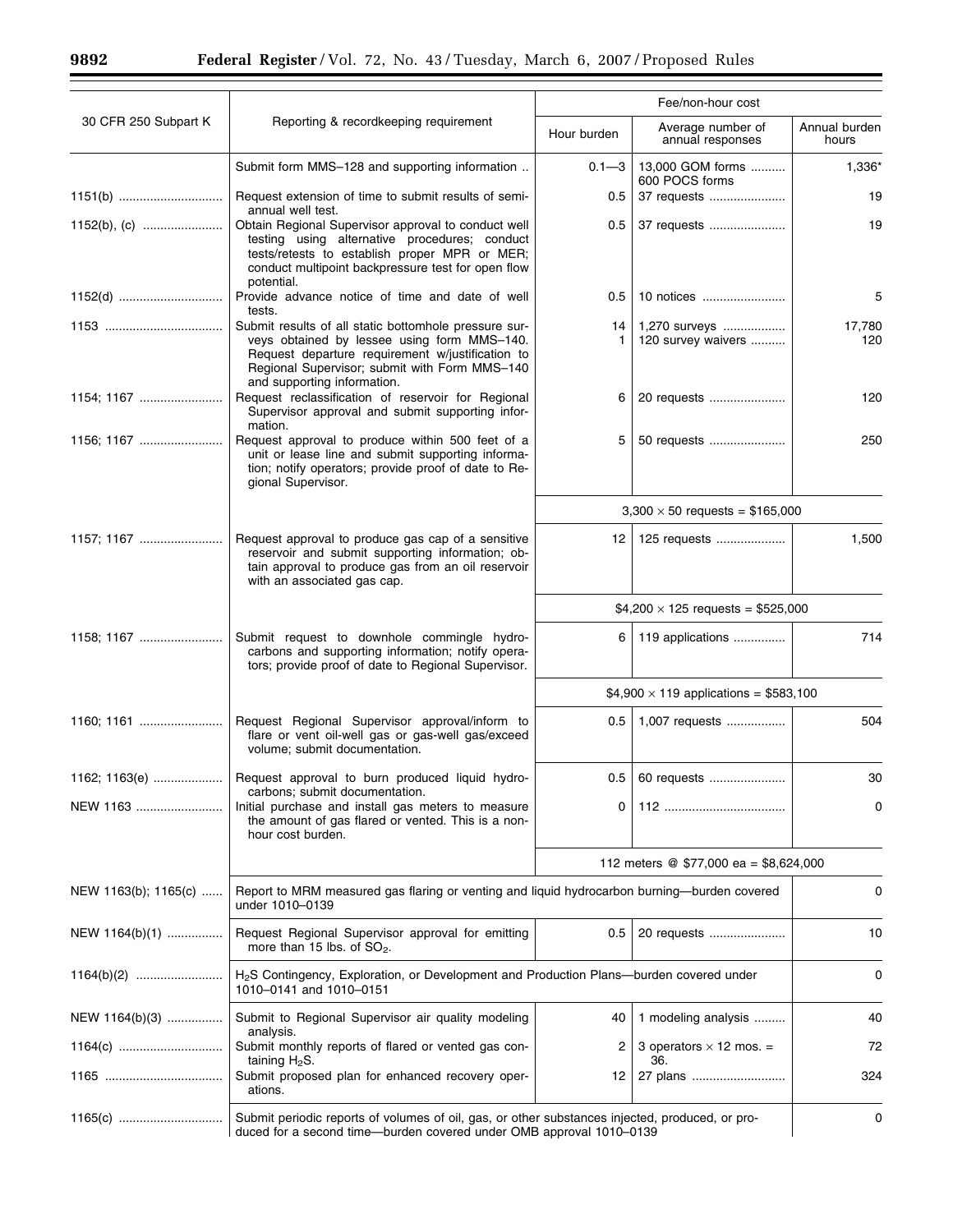|                      |                                                                                                                                      |             | Fee/non-hour cost                                                             |                        |
|----------------------|--------------------------------------------------------------------------------------------------------------------------------------|-------------|-------------------------------------------------------------------------------|------------------------|
| 30 CFR 250 Subpart K | Reporting & recordkeeping requirement                                                                                                | Hour burden | Average number of<br>annual responses                                         | Annual burden<br>hours |
| NEW 1166             | Alaska Region only: submit to Regional Supervisor<br>annual reservoir management report and sup-<br>porting information.             | 1.<br>100   | 1 (required by State,<br>MMS gets copy).<br>1 new develop not State<br>lands. | 1<br>100               |
| NEW 1150-1167        | General departure or alternative compliance re-<br>quests not specifically covered elsewhere in sub-<br>part K.                      | 20          | 3 annual revisions                                                            | 60<br>5                |
|                      | <b>Reporting Subtotal</b>                                                                                                            |             | 20,175                                                                        | 31,800                 |
|                      | Maintain records for 6 years detailing gas flaring or<br>venting; maintain meter records and provide cop-<br>ies if requested.       | 13          | 869 platforms                                                                 | 11,297                 |
|                      | Maintain records for 6 years detailing liquid hydro-<br>carbon burning; maintain meter records and pro-<br>vide copies if requested. | 0.5         | 60 occurrences                                                                | 30                     |
|                      | Recordkeeping Subtotal                                                                                                               |             |                                                                               | 11,327                 |
|                      | <b>Total Burden</b>                                                                                                                  |             | 21,104                                                                        | 43,127                 |
|                      |                                                                                                                                      |             |                                                                               | \$9,897,100            |

\* Reporting burden for this form is estimated to average 0.1 to 3 hours per form depending on the number of well tests reported, including the time for reviewing instructions, gathering and maintaining data, and completing and reviewing the form. See breakdown for form MMS–128 above.

(a) MMS specifically solicits comments on the following questions:

(1) Is the proposed collection of information necessary for MMS to properly perform its functions, and will it be useful?

(2) Are the estimates of the burden hours of the proposed collection reasonable?

(3) Do you have any suggestions that would enhance the quality, clarity, or usefulness of the information to be collected?

(4) Is there a way to minimize the information collection burden on those who are to respond, including the use of appropriate automated electronic, mechanical, or other forms of information technology?

(b) In addition, the PRA requires agencies to estimate the total annual reporting and recordkeeping ''non-hour cost'' burden resulting from the collection of information. Other than the cost recovery fees listed in the burden table, and the fee for installing flaring/ venting meters (§ 250.1163), we have not identified any other costs, and we solicit your comments on this item. For reporting and recordkeeping only, your response should split the cost estimate into two components: (1) Total capital and startup cost component and (2) annual operation, maintenance, and purchase of services components. Your estimates should consider the costs to generate, maintain, disclose or provide the information. You should describe

the methods you use to estimate major cost factors, including system and technology acquisition, expected useful life of capital equipment, discount rate(s), and the period over which you incur costs. Capital and start-up costs include, among other items, computers and software you purchase to prepare for collecting information; monitoring, sampling, drilling, and testing equipment; and record storage facilities. Generally, our estimates should not include equipment or services purchased: before October 1, 1995; to comply with requirements not associated with the information collection; for reasons other than to provide information or keep records for the Government; or as part of customary and usual business or private practices.

# *National Environmental Policy Act (NEPA) of 1969*

We analyzed this proposed rule in accordance with the criteria of the NEPA and 516 Departmental Manual 6, Appendix 10.4C, "issuance, and/or modification of regulations.'' MMS completed a Categorical Exclusion Review (CER) for this action on May 31, 2005, and concluded: ''The proposed rulemaking does not represent an exception to the established criteria for categorical exclusion. Therefore, preparation of an environmental document will not be required, and further documentation of this CER is not required.''

## *Energy Supply, Distribution, or Use (Executive Order 13211)*

Executive Order 13211 requires the agency to prepare a Statement of Energy Effects when it takes a regulatory action that is identified as a significant energy action. This proposed rule is not a significant energy action, and therefore would not require a Statement of Energy Effects because it:

a. Is not a significant regulatory action under E.O. 12866,

b. Is not likely to have a significant adverse effect on the supply,

distribution, or use of energy, and c. Has not been designated by the Administrator of the Office of Information and Regulatory Affairs, OMB, as a significant energy action.

## *Consultation With Indian Tribes (Executive Order 13175)*

Under the criteria in E.O. 13175, we have evaluated this proposed rule and determined that it has no potential effects on federally recognized Indian tribes. There are no Indian or tribal lands on the OCS.

# *Clarity of This Regulation (Executive Order 12866)*

Executive Order 12866 requires each agency to write regulations that are easy to understand. MMS invites your comments on how to make this proposed rule easier to understand, including answers to questions such as the following: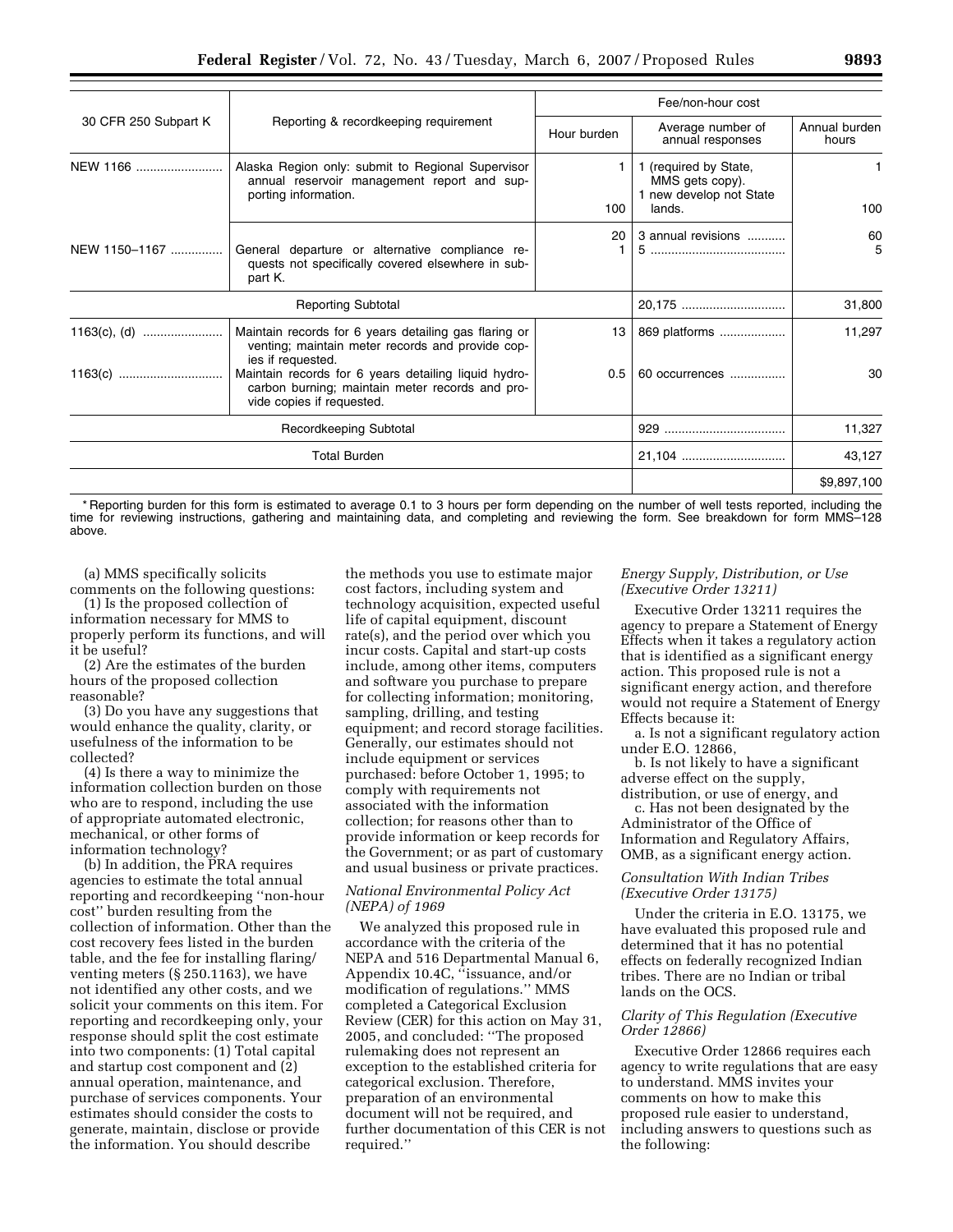(1) Are the requirements in the proposed rule clearly stated?

(2) Does the proposed rule contain technical language or jargon that interferes with its clarity?

(3) Does the format of the proposed rule (grouping and order of sections, use of headings, paragraphs, etc.) aid or reduce its clarity?

(4) Is the description of the proposed rule in the ''Supplementary Information'' section of this preamble helpful in understanding the rule?

Send a copy of any comments that concern how we could make this proposed rule easier to understand to: Office of Regulatory Affairs; Department of the Interior, Room 7229; 1849 C Street, NW., Washington, DC 20240. You may also e-mail the comments to this address: *Exsec@ios.doi.gov.* 

# **List of Subjects in 30 CFR Part 250**

Continental shelf, Environmental impact statements, Environmental

protection, Government contracts, Investigations, Oil and gas exploration, Penalties, Pipelines, Public lands mineral resources, Public lands—rightsof-way, Reporting and recordkeeping requirements, Sulphur.

Dated: January 31, 2007.

## **C. Stephen Allred,**

*Assistant Secretary—Land and Minerals Management.* 

For the reasons stated in the preamble, Minerals Management Service (MMS) proposes to revise 30 CFR part 250 as follows:

## **PART 250—OIL AND GAS AND SULPHUR OPERATIONS IN THE OUTER CONTINENTAL SHELF**

1. The authority citation for part 250 continues to read as follows:

**Authority:** 43 U.S.C. 1331 *et seq.*; 31 U.S.C. 9701.

2. Amend § 250.105 to revise the definition of ''Sensitive reservoir'' and

# SERVICE FEE TABLE

add in alphabetical order definitions for ''Flaring'' and ''Venting'' to read as follows:

#### **§ 250.105 Definitions.**

\* \* \* \* \*

\* \* \* \* \*

*Flaring* means the burning of gas in the field as it is released into the atmosphere.

*Sensitive reservoir* means a reservoir in which high reservoir production rates will decrease ultimate recovery.<br>  $\ast$   $\quad$   $\ast$   $\quad$   $\ast$   $\quad$   $\ast$ 

\* \* \* \* \*

*Venting* means the release of gas into the atmosphere without igniting it. This includes gas that is released underwater and bubbles to the atmosphere.

3. In § 250.125, revise the table in paragraph (a) to read as follows:

#### **§ 250.125 Service fees.**

\* \* \* \* \*

(a) \* \* \*

| Service-processing of the following:                                                                           | Fee amount                                                                                                                                                                                                                                                                                                                                                                  | 30 CFR citation                                                                                                                                       |
|----------------------------------------------------------------------------------------------------------------|-----------------------------------------------------------------------------------------------------------------------------------------------------------------------------------------------------------------------------------------------------------------------------------------------------------------------------------------------------------------------------|-------------------------------------------------------------------------------------------------------------------------------------------------------|
| Change in Designation of Operator<br>Suspension of Operations/Suspension of Pro-<br>duction (SOO/SOP) Request. |                                                                                                                                                                                                                                                                                                                                                                             | § 250.143.<br>§250.171.                                                                                                                               |
|                                                                                                                | \$3,250 for each surface location, no fee for<br>revisions.                                                                                                                                                                                                                                                                                                                 | $§250.211$ .                                                                                                                                          |
| Development and Production Plan (DPP) or<br>Development Operations Coordination Docu-<br>ment (DOCD).          | \$3,750 for each well proposed, no fee for re-<br>visions.                                                                                                                                                                                                                                                                                                                  | $§$ 250.241(e).                                                                                                                                       |
| Conservation Information Document<br>Application for Permit to Drill (APD; Form<br>MMS-123).                   | \$1,850.                                                                                                                                                                                                                                                                                                                                                                    | $\S 250.292(p)$ .<br>\$250.296(a).                                                                                                                    |
|                                                                                                                | Initial applications only, no fee for revisions                                                                                                                                                                                                                                                                                                                             | \$250.410(d);<br>§250.411;<br>§ 250.460;<br>$§$ 250.513(b);<br>§250.515;<br>$§$ 250.1605;<br>$\S$ 250.1617(a); $\S$ 250.1622.                         |
| Application for Permit to Modify (APM; Form<br>MMS-124).                                                       |                                                                                                                                                                                                                                                                                                                                                                             | § 250.460;<br>$\S 250.465(b)$ ;<br>$§$ 250.513(b);<br>$§$ 250.613(b);<br>§250.615;<br>§250.515;<br>$\S$ 250.1618(a); $\S$ 250.1622; $\S$ 250.1704(g). |
| New Facility Production Safety System Applica-<br>tion for facility with more than 125 compo-<br>nents.        | \$4,750.                                                                                                                                                                                                                                                                                                                                                                    |                                                                                                                                                       |
|                                                                                                                | A component is a piece of equipment or ancil-<br>lary system that is protected by one or<br>more of the safety devices required by API<br>RP 14C (incorporated by reference as<br>specified in $\S$ 250.198)<br>(Additional fee of \$12,500 will be charged if<br>MMS deems it necessary to visit a facility<br>offshore; and \$6,500 to visit a facility in a<br>shipyard) | \$250.802(e).                                                                                                                                         |
| New Facility Production Safety System Applica-<br>tion for facility with 25-125 components.                    | (Additional fee of \$7,850 will be charged if<br>MMS deems it necessary to visit a facility<br>offshore; and \$4,500 to visit a facility in a<br>shipyard)                                                                                                                                                                                                                  | \$250.802(e).                                                                                                                                         |
| New Facility Production Safety System Applica-<br>tion for facility with fewer than 25 compo-<br>nents.        |                                                                                                                                                                                                                                                                                                                                                                             | \$250.802(e).                                                                                                                                         |
| Production Safety System Application-Modi-<br>fication with more than 125 components re-<br>viewed.            |                                                                                                                                                                                                                                                                                                                                                                             | \$250.802(e).                                                                                                                                         |
| Production Safety System Application-Modi-<br>fication with 25-125 components reviewed.                        |                                                                                                                                                                                                                                                                                                                                                                             | § 250.802(e).                                                                                                                                         |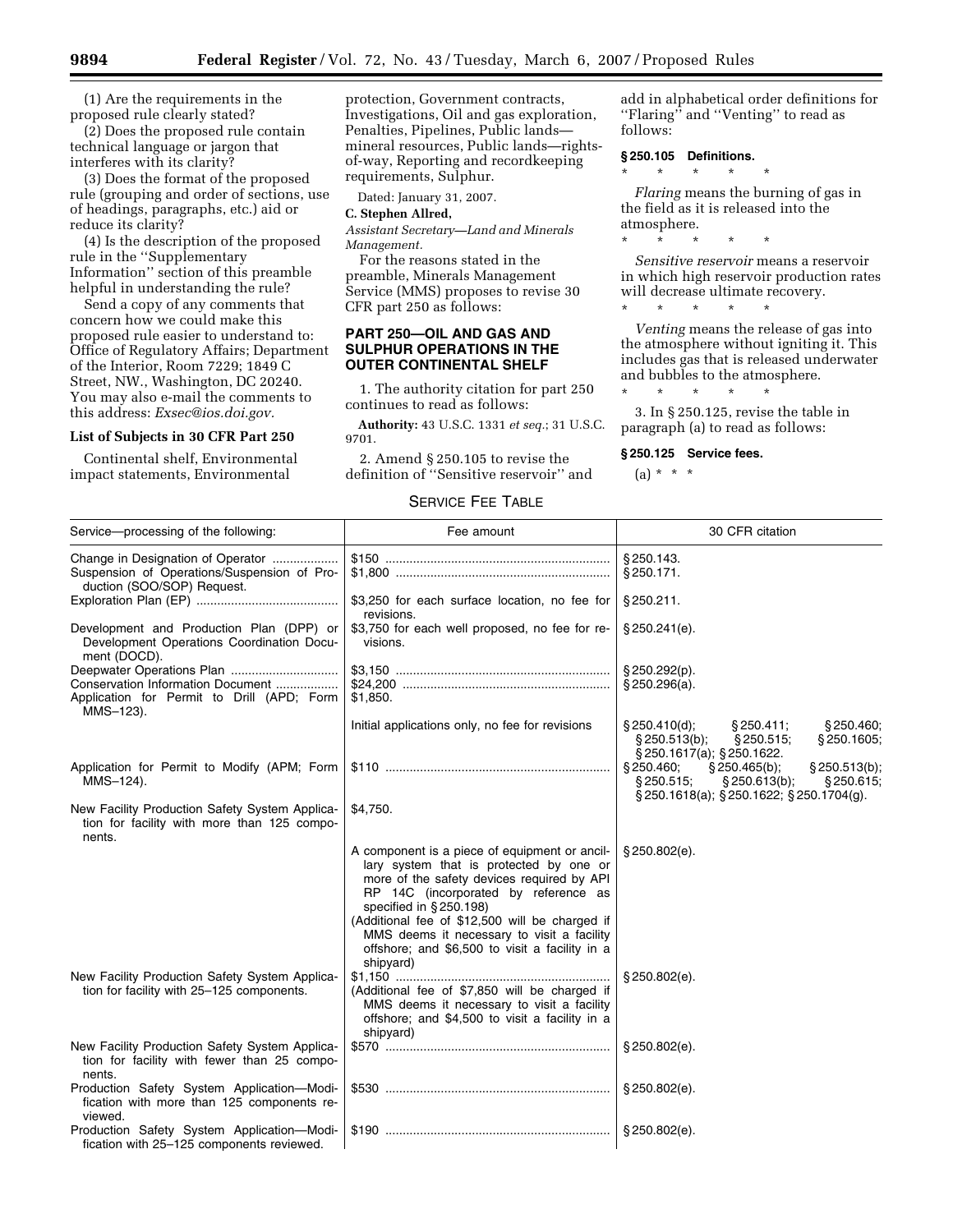# SERVICE FEE TABLE—Continued

| Service-processing of the following:                                                                | Fee amount | 30 CFR citation                                          |
|-----------------------------------------------------------------------------------------------------|------------|----------------------------------------------------------|
| Production Safety System Application-Modi-<br>fication with fewer than 25 components re-<br>viewed. |            | \$250.802(e).                                            |
| Platform Application-Installation-under the<br>Platform Verification Program.                       |            | § 250.905(k).                                            |
| Platform Application-Installation-Fixed Struc-<br>ture Under the Platform Approval Program.         |            | § 250.905(k).                                            |
| Application-Installation-Caisson/<br>Platform<br>Well Protector.                                    |            | \$250.905(k).                                            |
| Platform Application-Modification/Repair                                                            |            | \$250.905(k).                                            |
| New Pipeline Application (Lease Term)                                                               |            | § 250.1000(b).                                           |
| Pipeline Application-Modification (Lease Term)                                                      |            | \$250.1000(b).                                           |
| Pipeline Application-Modification (ROW)                                                             |            | $\S 250.1000(b)$ .                                       |
|                                                                                                     |            | \$250.1008(e).                                           |
| Pipeline Right-of-Way (ROW) Grant Application                                                       |            | §250.1015.                                               |
| Pipeline Conversion of Lease Term to ROW                                                            |            | § 250.1015.                                              |
| Pipeline ROW Assignment                                                                             |            | § 250.1018.                                              |
| 500 Feet From Lease/Unit Line Production Re-<br>quest.                                              |            | § 250.1156.                                              |
|                                                                                                     |            | § 250.1157.                                              |
| Downhole Commingling Request                                                                        |            | § 250.1158.                                              |
| Complex Surface Commingling and Measure-<br>ment Application.                                       |            | $\S 250.1202(a)$ ; $\S 250.1203(b)$ ; $\S 250.1204(a)$ . |
| Simple Surface Commingling and Measurement<br>Application.                                          |            | § 250.1202(a); § 250.1203(b); § 250.1204(a).             |
| Voluntary Unitization Proposal or Unit Expan-<br>sion.                                              |            | § 250.1303.                                              |
|                                                                                                     |            | § 250.1303.                                              |
| Application to Remove a Platform or Other Fa-<br>cility.                                            |            | § 250.1727.                                              |
| Application to Decommission a Pipeline (Lease<br>Term).                                             |            | § 250.1751(a) or § 250.1752(a).                          |
| Application to Decommission a Pipeline (ROW)                                                        |            |                                                          |

## \* \* \* \* \*

4. Revise subpart K to read as follows:

#### **Subpart K—Oil and Gas Production Requirements**

# **General**

Sec.

250.1150 What are the general reservoir production requirements?

#### **Well Tests and Surveys**

- 250.1151 How often must I conduct well production tests?
- 250.1152 How do I conduct well tests?
- 250.1153 When must I conduct a static bottomhole pressure survey?

## **Classifying Reservoirs**

- 250.1154 How do I determine if my reservoir is sensitive?
- 250.1155 What information must I submit for sensitive reservoirs?

## **Approvals Prior to Production**

250.1156 What steps must I take to receive approval to produce within 500 feet of a unit or lease line?

- 250.1157 How do I receive approval to produce gas from an oil reservoir with an associated gas cap?
- 250.1158 How do I receive approval to downhole commingle hydrocarbons?

#### **Production Rates**

250.1159 May the Regional Supervisor limit my well or reservoir production rates?

#### **Flaring, Venting, and Burning Hydrocarbons**

- 250.1160 When may I flare or vent gas?
- 250.1161 When may I flare or vent gas for
- extended periods of time? 250.1162 When may I burn produced liquid hydrocarbons?
- 250.1163 How must I measure gas flaring or venting volumes and liquid hydrocarbon burning volumes and what records must I maintain?
- 250.1164 What are the requirements for flaring or venting gas containing  $H_2S$ ?

#### **Enhanced Recovery**

250.1165 What must I do for enhanced recovery operations?

# **Special Alaska OCS Region Requirements**

250.1166 What additional reporting is required for developments in the Alaska OCS Region?

#### **Information Needed with Forms and for Approvals**

250.1167 What information must I submit with forms and for approvals?

# **Subpart K—Oil and Gas Production Requirements**

# **General**

## **§ 250.1150 What are the general reservoir production requirements?**

You must produce wells and reservoirs at rates that provide for economic development without harming ultimate recovery and without adversely affecting correlative rights.

## **Well Tests and Surveys**

# **§ 250.1151 How often must I conduct well production tests?**

(a) You must conduct well production tests as shown in the following table:

| You must conduct:                                                                                                                                                                                                        | And you must submit to the Regional Supervisor:                        |
|--------------------------------------------------------------------------------------------------------------------------------------------------------------------------------------------------------------------------|------------------------------------------------------------------------|
| (1) A well-flow potential test on all new, recompleted, or reworked well   Form MMS-126, Well Potential Test Report, along with the supporting<br>completions within 30 days of the date of first continuous production. | data as listed in the table in §250.1167, within 15 days after the end |

 $\mathbf{I}$ 

of the test period.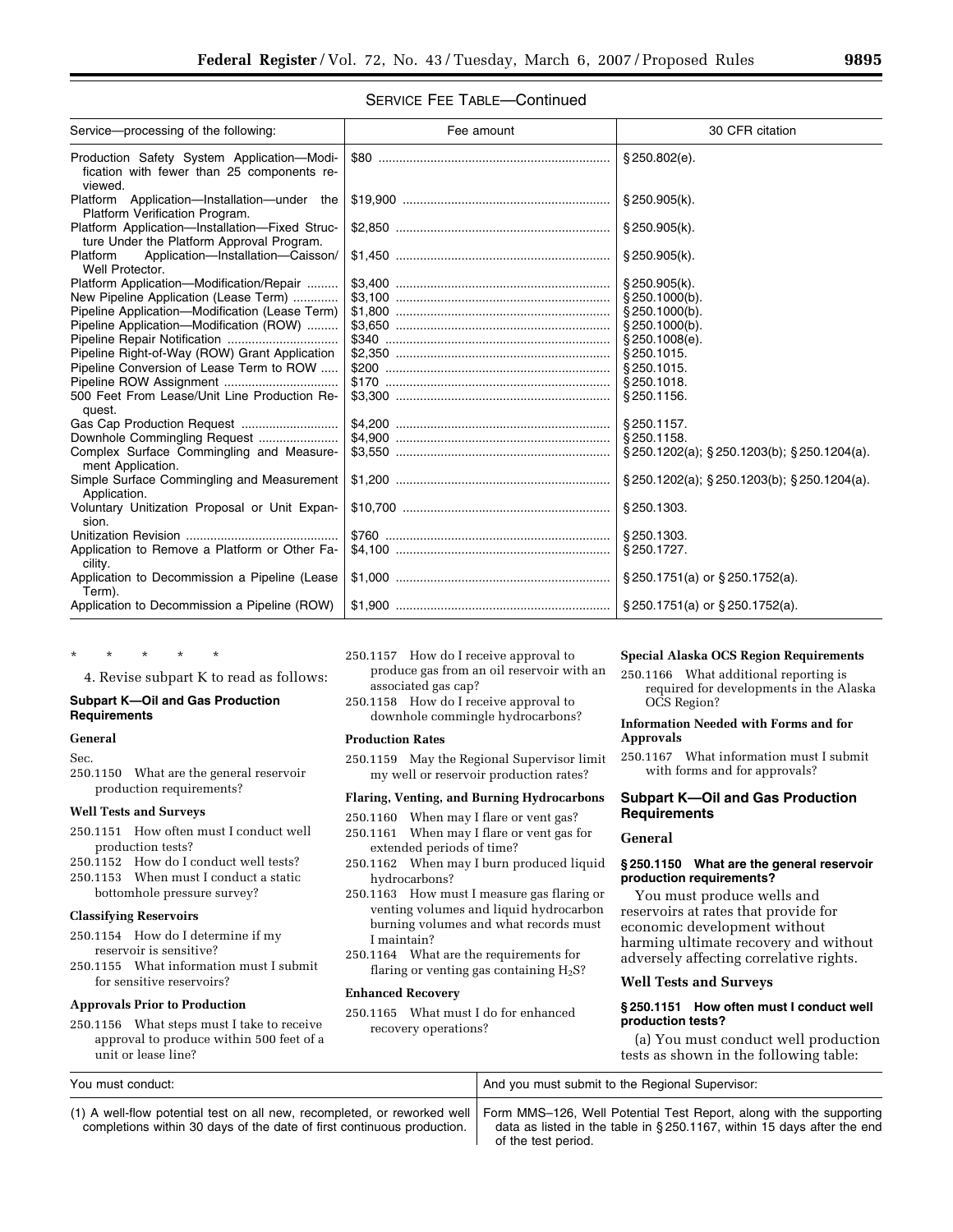| You must conduct: | And you must submit to the Regional Supervisor:                                                                                                                                                                                                              |
|-------------------|--------------------------------------------------------------------------------------------------------------------------------------------------------------------------------------------------------------------------------------------------------------|
| completion.       | (2) At least one well test during a calendar half-year for each producing   Results on Form MMS-128, Semiannual Well Test Report, of the most<br>recent well test obtained. This must be submitted within 45 days<br>after the end of the calendar half-year |

(b) You may request an extension from the Regional Supervisor if you cannot submit the results of a semiannual well test within the specified time.

(c) You must submit an original and one copy of the form required by paragraph (a) of this section, as listed in the table in § 250.1167. You must include one public information copy with each submittal in accordance with §§ 250.190 and 250.196, and mark that copy ''Public Information.''

#### **§ 250.1152 How do I conduct well tests?**

(a) When you conduct well tests you must:

(1) Recover fluid from the well completion equivalent to the amount of fluid introduced into the formation during completion, recompletion,

reworking, or treatment operations before you start a well test;

(2) Produce the well completion under stabilized rate conditions for at least 6 consecutive hours before beginning the test period;

(3) Conduct the test for at least 4 consecutive hours;

(4) Adjust measured gas volumes to the standard conditions of 14.73 pounds per square inch absolute (psia) and 60°F for all tests; and

(5) Use measured specific gravity values to calculate gas volumes.

(b) You may request approval from the Regional Supervisor to conduct a well test using alternative procedures if you can demonstrate test reliability under those procedures.

(c) The Regional Supervisor may also require you to conduct the following

tests and complete them within the specified time period:

(1) A retest or a prolonged test of a well completion if it is determined to be necessary for the proper establishment of a Maximum Production Rate (MPR) or a Maximum Efficient Rate (MER); and

(2) A multipoint back-pressure test to determine the theoretical open-flow potential of a gas well.

(d) An MMS representative may witness any well test. Upon request, you must provide advance notice to the Regional Supervisor of the times and dates of well tests.

## **§ 250.1153 When must I conduct a static bottomhole pressure survey?**

(a) You must conduct a static bottomhole pressure survey under the following conditions:

| If you have:                                             | Then you must conduct:                                                                                                                                                                                                                                                                                                                            |
|----------------------------------------------------------|---------------------------------------------------------------------------------------------------------------------------------------------------------------------------------------------------------------------------------------------------------------------------------------------------------------------------------------------------|
| (2) A reservoir with three or more producing completions | A static bottomhole pressure survey within 90 days after the date of<br>first continuous production.<br>Annual static bottomhole pressure surveys in a sufficient number of<br>key wells to establish an average reservoir pressure. The Regional<br>Supervisor may require that bottomhole pressure surveys be per-<br>formed on specific wells. |

(b) Your bottomhole pressure survey must meet the following requirements:

(1) You must shut-in the well for a minimum period of 4 hours to ensure stabilized conditions; and

(2) The bottomhole pressure survey must consist of a pressure measurement at mid-perforation, and pressure measurements and gradient information for at least four gradient stops coming out of the hole.

(c) You must submit to the Regional Supervisor the results of all static bottomhole pressure surveys on Form MMS–140, Bottomhole Pressure Survey Report, within 60 days after the date of the survey.

(d) The Regional Supervisor may grant a departure from the requirement to run a static bottomhole pressure survey. You must request a departure by letter, along with Form MMS–140, Bottomhole Pressure Survey Report. You must include sufficient justification to support the departure request.

## **Classifying Reservoirs**

#### **§ 250.1154 How do I determine if my reservoir is sensitive?**

(a) You must determine whether each reservoir is sensitive. You must classify the reservoir as sensitive if:

(1) Under initial conditions it is an oil reservoir with an associated gas cap;

(2) At any time there are near-critical fluids; or

(3) The reservoir is undergoing secondary or tertiary recovery.

(b) For the purposes of this subpart, near-critical fluids are those fluids that occur in high temperature, highpressure reservoirs where it is not possible to define the liquid-gas contact or fluids in reservoirs that are near bubble point or dew point conditions.

(c) The Regional Supervisor may reclassify a reservoir when available information warrants reclassification.

(d) If available information indicates that a reservoir previously classified as non-sensitive is now sensitive, you must submit a request to the Regional Supervisor to reclassify the reservoir. You must include supporting

information, as listed in the table in § 250.1167, with your request.

(e) If information indicates that a reservoir previously classified as sensitive is now non-sensitive, you may submit a request to the Regional Supervisor to reclassify the reservoir. You must include supporting information, as listed in the table in § 250.1167, with your request.

## **§ 250.1155 What information must I submit for sensitive reservoirs?**

You must submit an original and three copies of Form MMS–127 and supporting information, as listed in the table in § 250.1167 to the Regional Supervisor. You must include one public information copy with each submittal in accordance with §§ 250.190 and 250.196, and mark that copy ''Public Information.'' You must submit this information:

(a) Within 45 days after beginning production from the reservoir or discovering that it is sensitive;

(b) At least once during the calendar year;

(c) Within 45 days after you revise reservoir parameters; and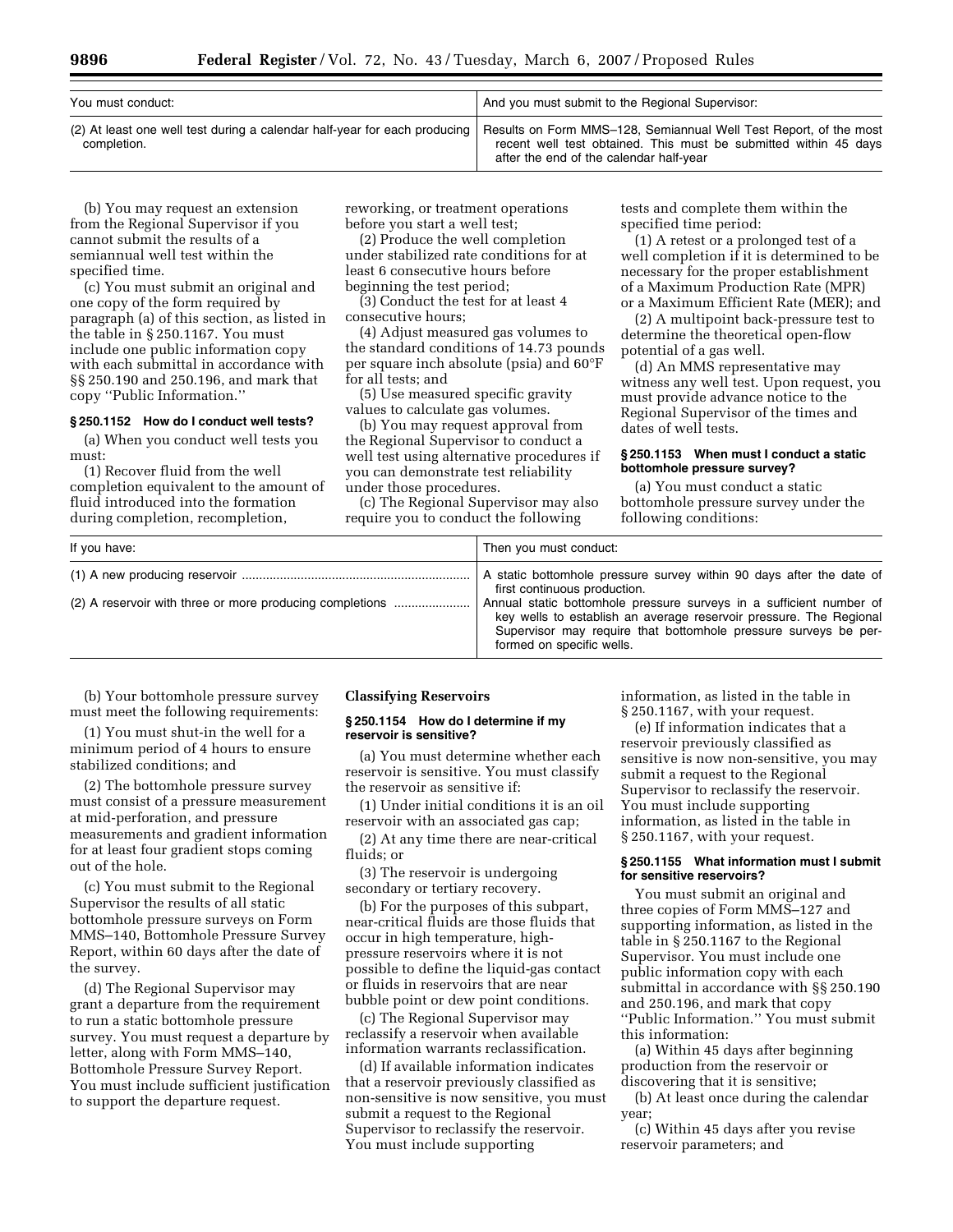(d) Within 45 days after the Regional Supervisor classifies the reservoir as sensitive under § 250.1154(c).

## **Approvals Prior to Production**

#### **§ 250.1156 What steps must I take to receive approval to produce within 500 feet of a unit or lease line?**

(a) You must obtain approval from the Regional Supervisor before you start producing from a well that has any portion of the completed interval less than 500 feet from a unit or lease line. Submit to MMS the service fee listed in § 250.125 and the Regional Supervisor will determine whether approval of your request will maximize ultimate recovery, avoids the waste of natural resources or whether it is necessary to protect correlative rights. You do not need to obtain approval if the adjacent leases or units have the same unit, lease, and royalty interests as the lease or unit you plan to produce. You do not need to obtain approval if the adjacent block is unleased.

(b) You must notify the operator(s) of adjacent property(ies) that are within 500 feet of the completion, if the adjacent acreage is a leased block in the Federal OCS. You must provide the Regional Supervisor proof of the date of the notification. The operators of the adjacent properties have 30 days after receiving the notification to provide the Regional Supervisor letters of acceptance or objection. If an adjacent operator does not respond within 30 days, the Regional Supervisor will presume there are no objections and proceed with a decision. The notification must include:

(1) The well name;

recover this flash gas.

(2) The rectangular coordinates (x, y) of the location of the top and bottom of the completion or target completion reference to the North American Datum 1983, and the subsea depths of the top

and bottom of the completion or target completion;

(3) The distance from the completion or target completion to the unit or lease line at its nearest point; and

(4) A statement indicating whether or not it will be a high-capacity completion having a perforated or open hole interval greater than 150 feet measured depth.

#### **§ 250.1157 How do I receive approval to produce gas from an oil reservoir with an associated gas cap?**

You must request and receive written approval from the Regional Supervisor before producing gas from each completion in an oil reservoir that is known to have an associated gas cap. If the oil reservoir is not initially known to have an associated gas cap, but your oil well begins to show characteristics of a gas well, you must request and receive written approval from the Regional Supervisor to continue producing the well. You must include the service fee listed in § 250.125 and the supporting information, as listed in the table in § 250.1167, with your request.

#### **§ 250.1158 How do I receive approval to downhole commingle hydrocarbons?**

(a) Before you perforate a well, you must request and receive approval from the Regional Supervisor to commingle hydrocarbons produced from multiple reservoirs within a common wellbore. The Regional Supervisor will determine whether your request maximizes ultimate recovery and avoids the waste of natural resources. You must include the service fee listed in § 250.125 and the supporting information, as listed in the table in § 250.1167, with your request.

(b) If one or more of the commingled reservoirs is a competitive reservoir, you must notify the operators of all leases that contain the reservoir that you

intend to downhole commingle the reservoirs. Your request for approval of downhole commingling must include proof of the date of this notification. The notified operators have 30 days after notification to provide the Regional Supervisor with letters of acceptance or objection. If the notified operators do not respond within the specified period, the Regional Supervisor will assume the operators do not object and proceed with a decision.

#### **Production Rates**

## **§ 250.1159 May the Regional Supervisor limit my well or reservoir production rates?**

(a) The Regional Supervisor may set a Maximum Production Rate (MPR) for a producing well completion, or set a Maximum Efficient Rate (MER) for a reservoir, or both, if the Regional Supervisor determines that an excessive production rate could harm ultimate recovery. An MPR or MER will be based on well tests and any limitations imposed by well and surface equipment, sand production, reservoir sensitivity, gas-oil and water-oil ratios, location of perforated intervals, and prudent operating practices.

(b) If the Regional Supervisor sets an MPR for a producing well completion, or an MER for a reservoir, you may not exceed those rates except due to normal variations and fluctuations in production rates, as set by the Regional Supervisor.

## **Flaring, Venting, and Burning Hydrocarbons**

## **§ 250.1160 When may I flare or vent gas?**

(a) You must receive approval from the Regional Supervisor to flare or vent oil-well gas or gas-well gas at your facility, except in the following situations:

| Condition                                                                                                                                                                                                                                                                               | Additional requirements                                                                                                                                                           |
|-----------------------------------------------------------------------------------------------------------------------------------------------------------------------------------------------------------------------------------------------------------------------------------------|-----------------------------------------------------------------------------------------------------------------------------------------------------------------------------------|
| (1) When the gas is lease use gas (produced natural gas which is used<br>on or for the benefit of lease operations such as gas used to operate<br>production facilities) or is used as an additive necessary to burn<br>waste products, such as $H_2S$ .                                | The volume of gas flared or vented may not exceed the amount nec-<br>essary for its intended purpose. Burning waste products may require<br>approval under other regulations.     |
| (2) During the restart of a facility that was shut in because of weather<br>conditions, such as a hurricane.                                                                                                                                                                            | Flaring or venting may not exceed 48 cumulative hours without Re-<br>gional Supervisor approval.                                                                                  |
| (3) During the blow down of transportation pipelines downstream of the<br>royalty meter.                                                                                                                                                                                                | (i) You must report the location, time, flare/vent volume, and reason for<br>flaring/venting to the Regional Supervisor in writing within 72 hours<br>after the incident is over. |
|                                                                                                                                                                                                                                                                                         | (ii) Additional approval may be required under subparts H and J of this<br>part.                                                                                                  |
| (4) During the unloading or cleaning of a well, drill-stem testing, pro-<br>duction testing, other well-evaluation testing, or the necessary blow<br>down to perform these procedures.                                                                                                  | You may not exceed 48 cumulative hours of flaring or venting per test-<br>ing operation on a single completion without Regional Supervisor ap-<br>proval.                         |
| (5) When properly working equipment yields flash gas (natural gas re-<br>leased from liquid hydrocarbons as a result of a decrease in pres-<br>sure, an increase in temperature, or both) from storage vessels or<br>other low-pressure production vessels, and you cannot economically | You may not flare or vent more than an average 50 MCF per day dur-<br>ing any calendar month without Regional Supervisor approval.                                                |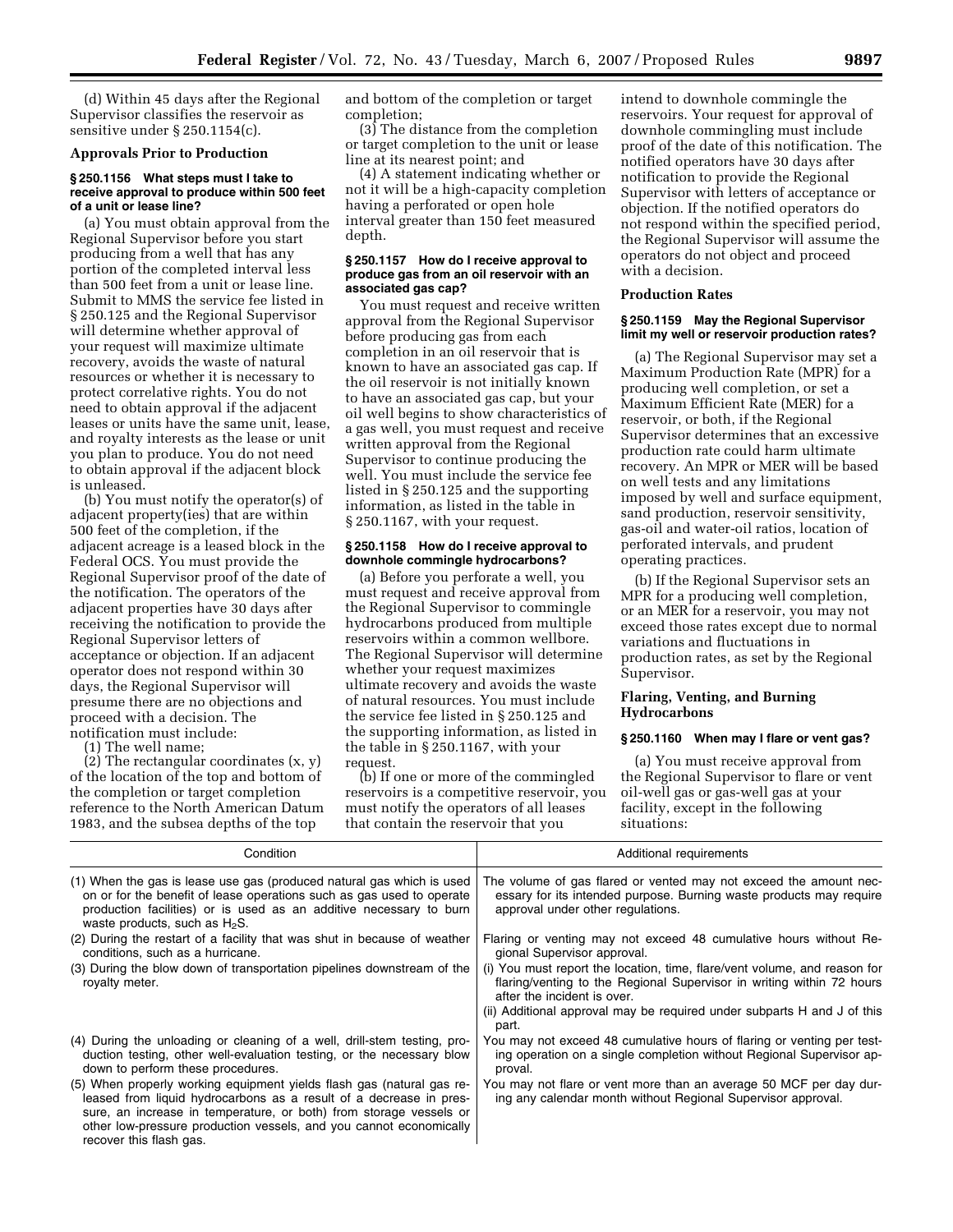| Condition                                                                                                                              | Additional requirements                                                                                                                                                                                                                                                                                                                                                                                                                                                                                                                                                                                                                                                              |  |  |  |  |
|----------------------------------------------------------------------------------------------------------------------------------------|--------------------------------------------------------------------------------------------------------------------------------------------------------------------------------------------------------------------------------------------------------------------------------------------------------------------------------------------------------------------------------------------------------------------------------------------------------------------------------------------------------------------------------------------------------------------------------------------------------------------------------------------------------------------------------------|--|--|--|--|
| (6) When the equipment works properly but there is a temporary upset<br>condition, such as a hydrate or paraffin plug.                 | (i) For oil-well gas and gas-well flash gas (natural gas released from<br>condensate as a result of a decrease in pressure, an increase in<br>temperature, or both), you may not exceed 48 continuous hours of<br>flaring or venting without Regional Supervisor approval.<br>(ii) For primary gas-well gas (natural gas from a gas well completion<br>that is at or near its wellhead pressure; this does not include flash<br>gas), you may not exceed 2 continuous hours of flaring or venting<br>without Regional Supervisor approval.<br>(iii) You may not exceed 144 cumulative hours of flaring or venting dur-<br>ing a calendar month without Regional Supervisor approval. |  |  |  |  |
| (7) When equipment fails to work properly, including equipment mainte-<br>nance and repair, or when you must relieve system pressures. | (i) For oil-well gas and gas-well flash gas, you may not exceed 48 con-<br>tinuous hours of flaring or venting without Regional Supervisor ap-<br>proval.<br>(ii) For primary gas-well gas, you may not exceed 2 continuous hours<br>of flaring or venting without Regional Supervisor approval.<br>(iii) You may not exceed 144 cumulative hours of flaring or venting dur-<br>ing a calendar month without Regional Supervisor approval.<br>(iv) The continuous and cumulative hours allowed under this paragraph<br>may be counted separately from the hours under paragraph $(a)(6)$ of<br>this section.                                                                         |  |  |  |  |

(b) You must inform the Regional Supervisor and receive approval to flare or vent gas before you exceed the volume specified in your Development and Production Plan submitted under subpart B of this part, even if the flaring or venting does not require approval under paragraph (a) of this section. The Regional Supervisor will determine whether your proposed flaring or venting complies with air emission thresholds under subpart C of this part.

(c) The Regional Supervisor may establish alternative approval procedures to cover situations where you cannot contact the MMS office, such as during non-office hours.

(d) The Regional Supervisor may specify a volume limit, or a shorter time limit than specified elsewhere in this part, in order to prevent air quality degradation or loss of reserves.

(e) The Regional Supervisor will evaluate your request for gas flaring or venting and determine if the loss of hydrocarbons is due to negligence, or could be avoided.

(f) If you flare or vent gas without the required approval, or if the Regional Supervisor determines that you were negligent or could have avoided flaring or venting the gas, the hydrocarbons will be considered avoidably lost or wasted. You must pay royalties on the loss or waste, according to part 202 of this title. You must value any gas or liquid hydrocarbons avoidably lost or wasted under the provisions of part 206 of this title.

## **§ 250.1161 When may I flare or vent gas for extended periods of time?**

You may flare or vent oil-well gas and gas-well flash gas for a period that the Regional Supervisor will specify, and which will not exceed 1 year, if the

Regional Supervisor approves your request for one of the following reasons:

(a) You initiate an action which, when completed, will eliminate flaring and venting;

(b) You submit to the Regional Supervisor an evaluation supported by engineering, geologic, and economic data indicating that the oil and gas produced from the well(s) will not economically support the facilities necessary to sell the gas; or to use the gas on or for the benefit of, the lease; or

(c) The Regional Supervisor determines that an improperly working valve, pipe fitting, or similar component results in flaring or venting of less than 10 MCF per day, and that it is prudent to repair the leak at a later date. The Regional Supervisor may exempt this flaring or venting from the time limits set in § 250.1160.

#### **§ 250.1162 When may I burn produced liquid hydrocarbons?**

(a) You must request and receive approval from the Regional Supervisor to burn any produced liquid hydrocarbons. The Regional Supervisor may allow you to burn condensate if you demonstrate that transporting it to market or re-injecting it is not feasible or poses a significant risk of harm to offshore personnel or the environment. In most cases, the Regional Supervisor will not allow you to burn more than 300 barrels of condensate in total during unloading or cleaning of a well, drillstem testing, production testing, or other well-evaluation testing.

(b) The Regional Supervisor will evaluate your request for liquid hydrocarbon burning, and determine if the loss of hydrocarbons is due to negligence or could be avoided.

(c) If you burn liquid hydrocarbons without the required approval, or if the

Regional Supervisor determines that you were negligent or could have avoided burning liquid hydrocarbons, the hydrocarbons will be considered avoidably lost or wasted. You must pay royalties on the loss or waste, according to part 202 of this title. You must value any liquid hydrocarbons avoidably lost or wasted under the provisions of part 206 of this title.

#### **§ 250.1163 How must I measure gas flaring or venting volumes and liquid hydrocarbon burning volumes and what records must I maintain?**

(a) If your facility processes more than an average of 2,000 BOPD during [MONTH AND YEAR IN WHICH FINAL RULE IS PUBLISHED], you must install flare/vent meters within 120 days after [THE MONTH AND YEAR IN WHICH THE FINAL RULE IS PUBLISHED]. If your facility processes more than an average of 2,000 BOPD during a calendar month after [MONTH AND YEAR IN WHICH FINAL RULE IS PUBLISHED], you must install flare/ vent meters within 90 days after the end of the month in which the average amount of oil processed exceeds 2,000 BOPD.

(1) The flare/vent meters must measure all flared and vented gas within 2 percent accuracy.

(2) You must calibrate the meters regularly, in accordance with the manufacturer's recommendation, or at least once every 6 months, whichever is shorter.

(b) You must report all hydrocarbons produced from a well completion, including all gas flared, gas vented, and liquid hydrocarbons burned, to Minerals Revenue Management on Form MMS– 4054 (Oil and Gas Operations Report), in accordance with § 216.53 of this title.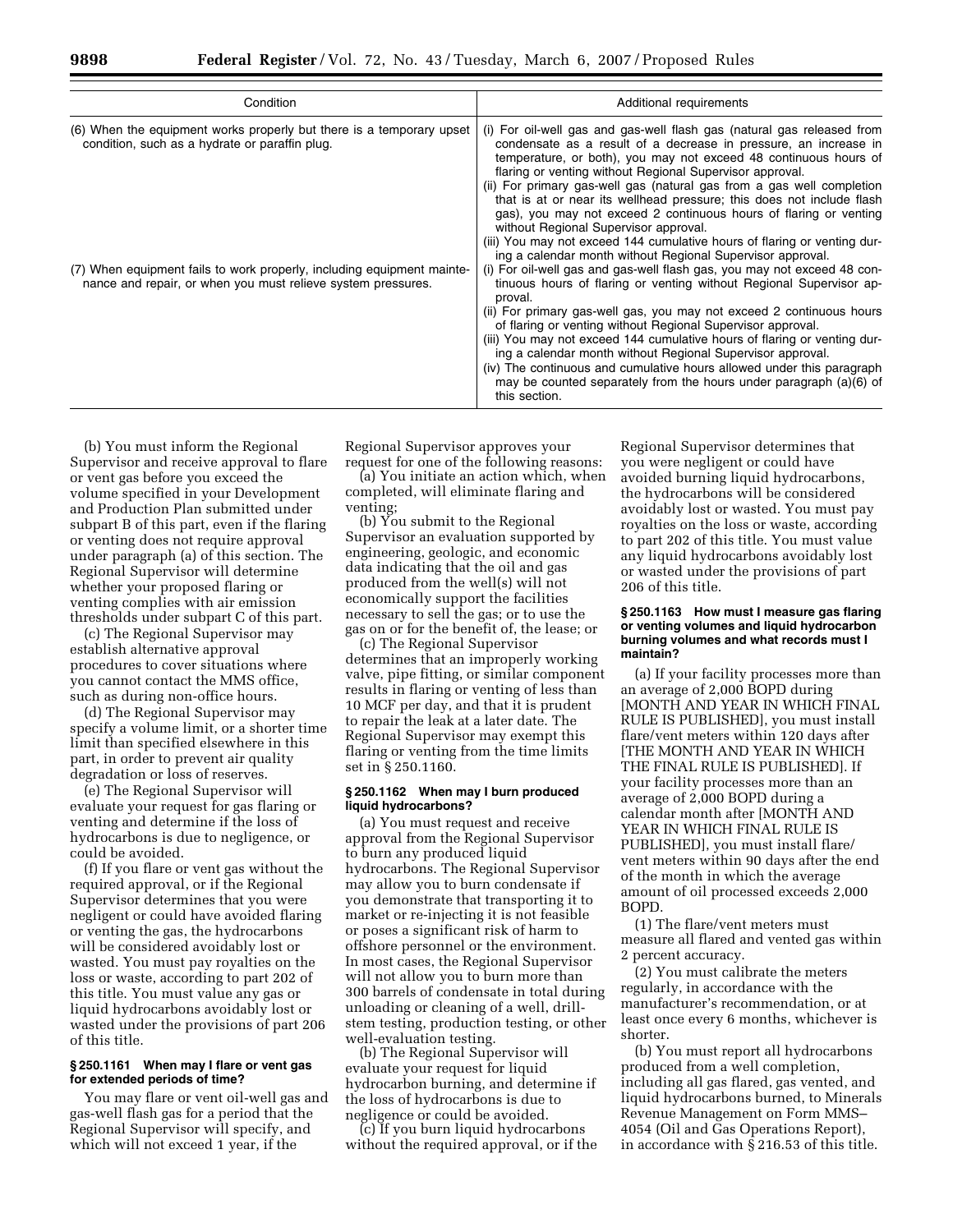(1) You must report the amount of gas flared and the amount of gas vented separately.

(2) You may classify and report gas used to operate equipment on the facility (such as gas used to power engines, gas used as pilot lights, instrument gas, purge gas used to prevent oxygen from entering the flare or vent stack, sparge gas used to regenerate glycol, and blanket gas used to maintain pressure in low pressure vessels) as lease use gas.

(3) You must report the amount of gas flared and vented at each facility on a lease or unit basis. Gas flared and vented from multiple facilities on a single lease or unit must be reported separately.

(c) You must prepare and maintain records detailing gas flaring, gas venting, and liquid hydrocarbon burning for each facility. You must maintain these records for the period specified in part 212 of this title. You must keep these records on the facility for 2 years and have them available for inspection by MMS representatives. After 2 years, you must maintain the records, allow MMS representatives to inspect the records upon request, and provide copies to the Regional Supervisor upon request, but you are not required to keep them on the facility. The records must include, at a minimum:

(1) Daily volumes of gas flared, gas vented, and liquid hydrocarbons burned;

(2) Number of hours of gas flaring, gas venting, and liquid hydrocarbon burning, on a daily basis;

(3) A list of the wells contributing to gas flaring, gas venting, and liquid hydrocarbon burning, along with gas-oil ratio data;

(4) Reasons for gas flaring, gas venting, and liquid hydrocarbon burning; and

(5) Documentation of all required approvals.

(d) If your facility is required to have flare/vent meters, you must maintain the meter recordings for the period specified in §§ 212.50 and 212.51 of this title. You must keep these recordings on the facility for 2 years and have them available for inspection by MMS representatives. After 2 years, you must maintain the recordings, allow MMS representatives to inspect the recordings upon request, and provide copies to the Regional Supervisor upon request, but are not required to keep them on the facility. These recordings must include the begin times, end times, and volumes for all flaring and venting incidents.

(e) If your flaring or venting of gas, or burning of liquid hydrocarbons,

required written or oral approval, you must submit documentation to the Regional Supervisor summarizing the location, dates, number of hours, and volumes of gas flared, gas vented, and liquid hydrocarbons burned under the approval, as required under § 250.140.

#### **§ 250.1164 What are the requirements for flaring or venting gas containing H**2**S?**

(a) You may not vent gas containing H2S, except for minor releases during maintenance and repair activities that do not result in a 15-minute timeweighted average atmosphere concentration of  $H_2S$  of 20 ppm or higher anywhere on the platform.

(b) You may flare gas containing  $H_2S$ only if you meet the requirements of §§ 250.1160, 250.1161, 250.1163, and the following additional requirements:

(1) You may not emit more than 15 lbs of  $SO<sub>2</sub>$  per hour per mile from shore, without approval from the Regional Supervisor;

(2) For safety or air pollution prevention purposes, the Regional Supervisor may further restrict the flaring of gas containing  $H_2S$ . The Regional Supervisor will use information provided in the lessee's  $H_2S$ Contingency Plan (§ 250.490(f)), Exploration Plan, Development and Production Plan, Development Operations Coordination Document, and associated documents to determine the need for restrictions; and

(3) If the Regional Supervisor determines that flaring at a facility or group of facilities may significantly affect the air quality of an onshore area, the Regional Supervisor may require you to conduct an air quality modeling analysis to determine the potential effect of facility emissions. The Regional Supervisor may require monitoring and reporting, or may restrict or prohibit flaring, under §§ 250.303 and 250.304.

(c) You must report flared and vented gas containing  $H_2S$  as required under § 250.1163. In addition, the Regional Supervisor may require you to submit monthly reports of flared and vented gas containing H2S. Each report must contain, on a daily basis:

(1) The volume and duration of each flaring and venting occurrence;

(2)  $\overline{H}_2$ S concentration in the flared or vented gas; and

(3) The calculated amount of  $SO<sub>2</sub>$ emitted.

#### **Enhanced Recovery**

#### **§ 250.1165 What must I do for enhanced recovery operations?**

(a) You must promptly initiate enhanced oil and gas recovery operations for all reservoirs where these operations would result in increased

ultimate recovery of oil or gas under sound engineering and economic principles.

(b) Before initiating enhanced recovery operations, you must submit a proposed plan to the Regional Supervisor and receive approval for pressure maintenance, secondary or tertiary recovery, cycling, and similar recovery operations intended to increase the ultimate recovery of oil and gas from a reservoir. The proposed plan must include, for each project reservoir, a brief geologic and engineering overview, structure map, well log section, Form MMS–127, and any additional information required by the Regional Supervisor.

(c) You must report to Minerals Revenue Management the volumes of oil, gas, or other substances injected, produced, or produced for a second time under § 216.53 of this title.

#### **Special Alaska OCS Region Requirements**

#### **§ 250.1166 What additional reporting is required for developments in the Alaska OCS Region?**

(a) For any development in the Alaska OCS Region, you must submit an annual reservoir management report to the Regional Supervisor. The report must contain information detailing the activities performed during the previous year and planned for the upcoming year that will provide for:

(1) The prevention of waste;

(2) The protection of correlative rights; and

(3) A greater ultimate recovery of oil and gas.

(b) If your development is jointly regulated by MMS and the State of Alaska, MMS and the AOGCC will jointly determine appropriate reporting requirements to minimize or eliminate duplicate reporting requirements.

(c) Every time you are required to submit Form MMS–127 under § 250.1155, you must request an MER for each producing sensitive reservoir in the Alaska OCS Region, unless otherwise instructed by the Regional Supervisor.

## **Information Needed With Forms and for Approvals**

# **§ 250.1167 What information must I submit with forms and for approvals?**

You must submit the supporting information listed in the following table with the forms and for the approvals required under this subpart: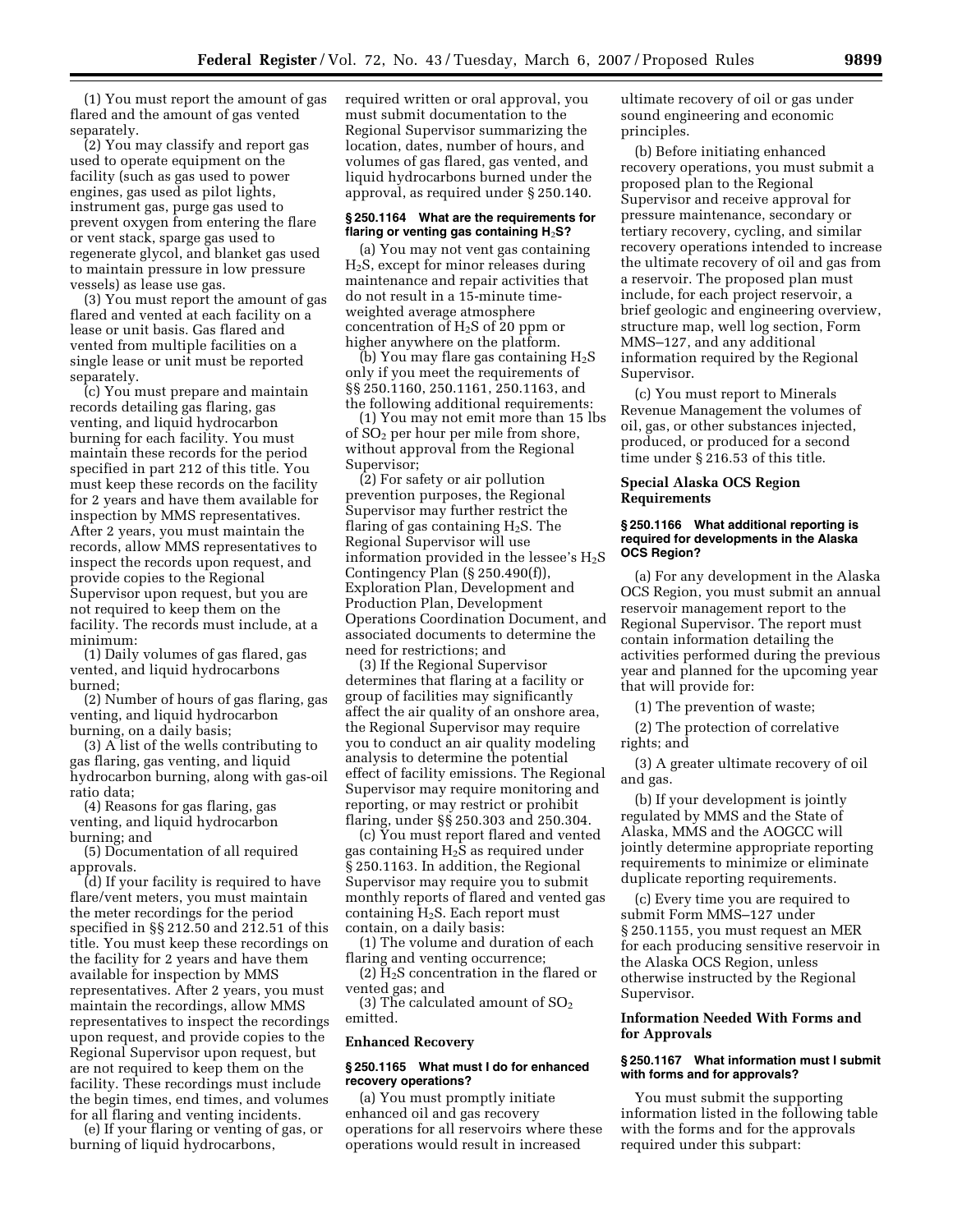$\equiv$ 

|                                                                                                                                                      | WPT MMS-<br>126 | SRI MMS-127 | Gas cap<br>production | Downhole<br>commingling | Reservoir<br>reclassification | Production<br>within 500-ft of<br>a Unit or<br>Lease Line |
|------------------------------------------------------------------------------------------------------------------------------------------------------|-----------------|-------------|-----------------------|-------------------------|-------------------------------|-----------------------------------------------------------|
| (a) Maps:                                                                                                                                            |                 |             |                       |                         |                               |                                                           |
| Base<br>with<br>surface,<br>(1)<br>map<br>bottomhole, and completion loca-<br>tions with respect to the unit or<br>lease line and the orientation of |                 |             |                       |                         |                               |                                                           |
| representative seismic lines or<br>cross sections<br>(2) Structure maps with penetration                                                             |                 |             |                       |                         |                               |                                                           |
| point and subsea depth for each<br>well penetrating the reservoirs,<br>highlighting subject wells; res-<br>ervoir boundaries; and original           |                 |             |                       |                         |                               |                                                           |
| and current fluid levels<br>(3) Net sand isopach with total net                                                                                      |                 |             |                       |                         |                               |                                                           |
| sand penetrated for each well,<br>identified at the penetration point<br>(4) Net hydrocarbon isopach with                                            |                 |             |                       |                         |                               |                                                           |
| net feet of pay for each well, iden-<br>tified at the penetration point<br>(b) Seismic data:                                                         |                 |             |                       |                         |                               |                                                           |
| (1) Representative seismic lines, in-<br>cluding strike and dip lines that<br>confirm the structure; indicate po-                                    |                 |             |                       |                         |                               |                                                           |
| (2) Time/depth correlation table for                                                                                                                 |                 |             |                       |                         |                               |                                                           |
| (3) Amplitude extraction of seismic                                                                                                                  |                 |             |                       |                         |                               |                                                           |
| (c) Logs:                                                                                                                                            |                 |             |                       |                         |                               |                                                           |
| (1) Well log sections with tops and<br>bottoms of the reservoir(s) and                                                                               |                 |             |                       |                         |                               |                                                           |
| proposed or existing perforations<br>(2) Structural cross-sections showing                                                                           | ✓               |             |                       |                         |                               |                                                           |
| the subject well and nearby wells<br>(d) Engineering Data:                                                                                           |                 |             |                       |                         |                               |                                                           |
| (1) Estimated recoverable reserves<br>for each well completion in the                                                                                |                 |             |                       |                         |                               |                                                           |
| reservoir; total recoverable re-<br>serves for each reservoir; method                                                                                |                 |             |                       |                         |                               |                                                           |
| of calculation; reservoir param-<br>eters used in volumetric and de-                                                                                 |                 |             |                       |                         |                               |                                                           |
| cline curve analysis<br>(2) Well schematics showing current                                                                                          |                 |             | Ť                     | Ť                       |                               |                                                           |
| and proposed conditions<br>(3) The drive mechanism of each                                                                                           |                 |             |                       |                         |                               |                                                           |
| (4) Pressure data, by date, and                                                                                                                      |                 |             |                       |                         |                               |                                                           |
| whether they are estimated or                                                                                                                        |                 |             |                       |                         |                               |                                                           |
| (5) Production data and decline<br>curve analysis indicative of the                                                                                  |                 |             |                       |                         |                               |                                                           |
| reservoir performance<br>(6) Reservoir simulation with the res-                                                                                      |                 |             |                       |                         |                               |                                                           |
| ervoir parameters used, history<br>matches, and prediction runs (in-                                                                                 |                 |             |                       |                         |                               |                                                           |
| clude proposed development sce-<br>(e) General information:                                                                                          |                 |             |                       |                         |                               |                                                           |
| (1) Detailed economic analysis<br>(2) Reservoir name and whether or                                                                                  |                 |             |                       |                         |                               |                                                           |
| not it is competitive as defined<br>under § 250.105                                                                                                  |                 |             |                       |                         |                               |                                                           |
| (3) Operator name, lessee name(s),<br>block, lease number, royalty rate,                                                                             |                 |             |                       |                         |                               |                                                           |
| and unit number (if applicable) of<br>all relevant leases                                                                                            |                 |             |                       |                         |                               |                                                           |
| (4) Brief geologic overview of project<br>(5) Explanation of why the proposed<br>completion scenario will not harm                                   |                 |             |                       |                         |                               |                                                           |
|                                                                                                                                                      |                 |             |                       |                         |                               |                                                           |